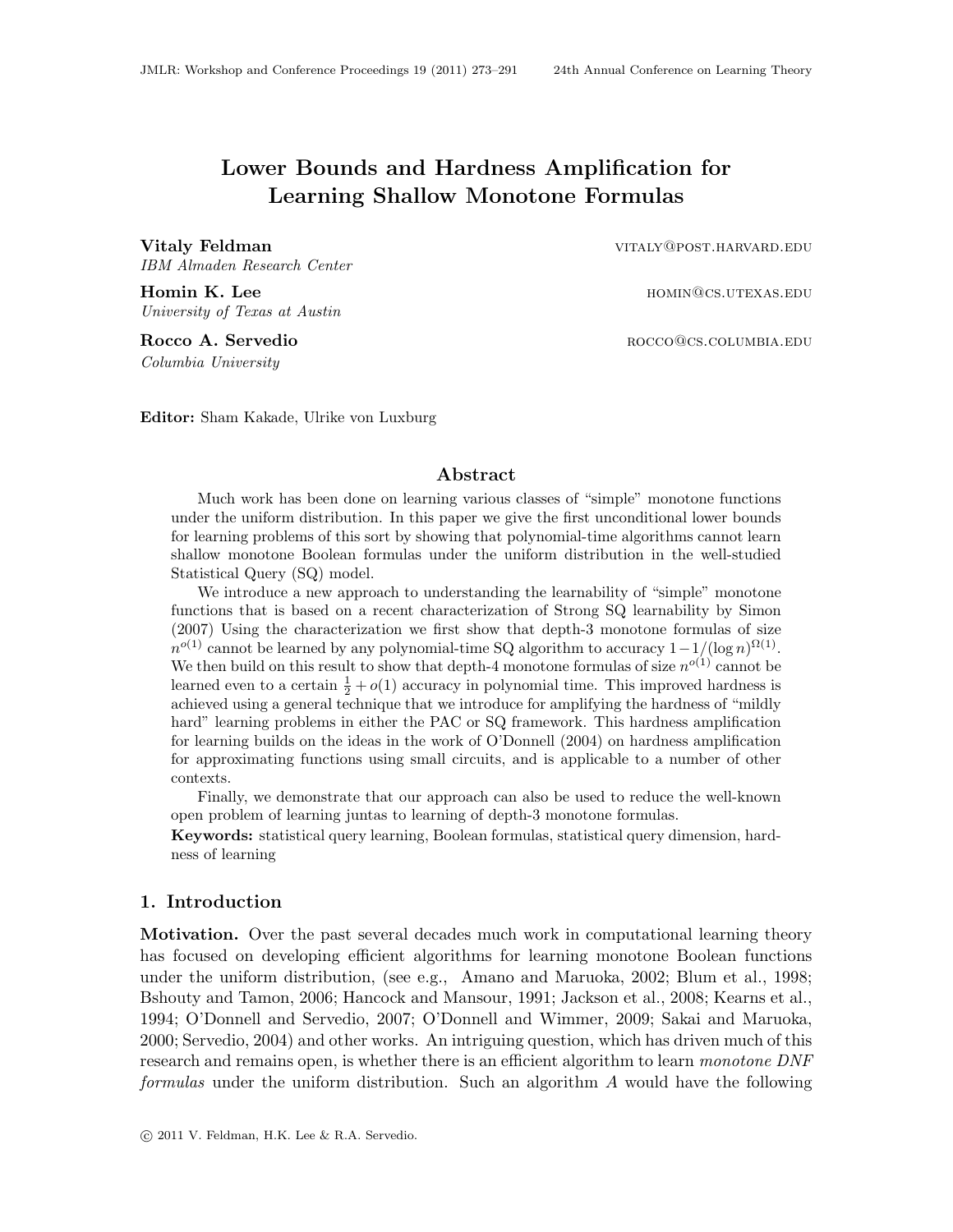performance guarantee: for any target function  $f: \{0,1\}^n \to \{0,1\}$  that is a monotone DNF formula with  $poly(n)$  terms, given access to independent uniform random examples  $(x, f(x))$ , algorithm A would run in poly $(n, 1/\epsilon)$  time and with high probability output a hypothesis h that disagrees with f on at most an  $\epsilon$  fraction of inputs from  $\{0,1\}^n$ .

Several partial positive results toward learning monotone DNF have been obtained: for constant  $\epsilon$ , algorithms are known that can learn  $2^{\sqrt{\log n}}$ -term monotone DNF [\(Servedio,](#page-18-4) [2004\)](#page-18-4) and poly(n)-size monotone decision trees [\(O'Donnell and Servedio, 2007\)](#page-17-4) in poly(n) time. Partial negative results have also been given: [Dachman-Soled et al.](#page-16-3) [\(2008\)](#page-16-3) has shown that (under a strong cryptographic hardness assumption) for a sufficiently large absolute constant d there is no poly $(n)$ -time algorithm that can learn depth-d, size- $n^{o(1)}$  Boolean formulas that compute monotone functions to a certain accuracy  $\frac{1}{2} + o(1)$ . However no hardness results that apply to monotone formulas of small constant depth are known.

In this work we give unconditional lower bounds showing that simple monotone functions – computed by monotone Boolean formulas of depth 3 or 4 and size  $n^{o(1)}$  – cannot be learned under the uniform distribution in polynomial time. Of course these results are not in the PAC model of learning from random examples (since unconditional lower bounds in this model would prove  $P \neq NP!$ ; our primary lower bounds are for the closely-related and well-studied *Statistical Query* learning model, which we describe briefly below.

**Statistical Query learning.** [Kearns](#page-17-5) [\(1998\)](#page-17-5) introduced the *statistical query (SQ)* learning model as a natural variant of the usual PAC learning model. In the SQ model, instead of having access to independent random examples  $(x, f(x))$  drawn from distribution  $\mathcal{D}$ , the learner is only allowed to obtain statistical properties of examples. Formally, it has access to a statistical query oracle  $SQ_{f,\mathcal{D}}$ . The oracle  $SQ_{f,\mathcal{D}}$  takes as input a query function  $g: X \times \{-1, +1\} \rightarrow \{-1, +1\}$  and a *tolerance parameter*  $\tau \in [0, 1]$  and outputs a value v such that:

$$
|v - \mathbf{E}_{\mathcal{D}}[g(x, f(x))]| \le \tau.
$$

The learner's goal – to output a hypothesis h such that  $Pr_{x \sim \mathcal{D}}[h(x) \neq f(x)] \leq \epsilon$  – is the same as in PAC learning. A poly $(n, 1/\epsilon)$ -time SQ algorithm is only allowed to make queries in which g can be computed by a poly $(n, 1/\epsilon)$ -size circuit and  $\tau$  is at most a fixed  $1/\text{poly}(n, 1/\epsilon)$  (and of course the algorithm must run for at most poly $(n, 1/\epsilon)$  time steps).

The SQ model is an important and well-studied learning model which has received much research attention in the 15 years since it was introduced. One reason for this intense interest is that any concept class that is efficiently learnable from statistical queries is also efficiently PAC learnable in the presence of random classification noise at any noise rate bounded away from  $\frac{1}{2}$  [\(Kearns, 1998\)](#page-17-5). In fact, since the introduction of the SQ-model virtually all known noise-tolerant learning algorithms have been obtained from (or rephrased as) SQ algorithms<sup>[1](#page-1-0)</sup> [\(Kearns, 1998;](#page-17-5) [Bylander, 1994,](#page-16-4) [1998;](#page-16-5) [Dunagan and Vempala, 2004\)](#page-16-6).

Even more importantly, and quite surprisingly, all known techniques in PAC learning with the exception of Gaussian elimination either fit easily into the SQ model or have SQ analogues. Thus the study of SQ learning is now an integral part of the study of noise-tolerant learning and of PAC learning in general. In addition, interest in the SQ

<span id="page-1-0"></span><sup>1.</sup> One prominent exception is the work of [Blum et al.](#page-16-7) [\(2003\)](#page-16-7), which gives an algorithm for learning parities which is tolerant to random noise, although in a weaker sense than the algorithms derived from statistical queries.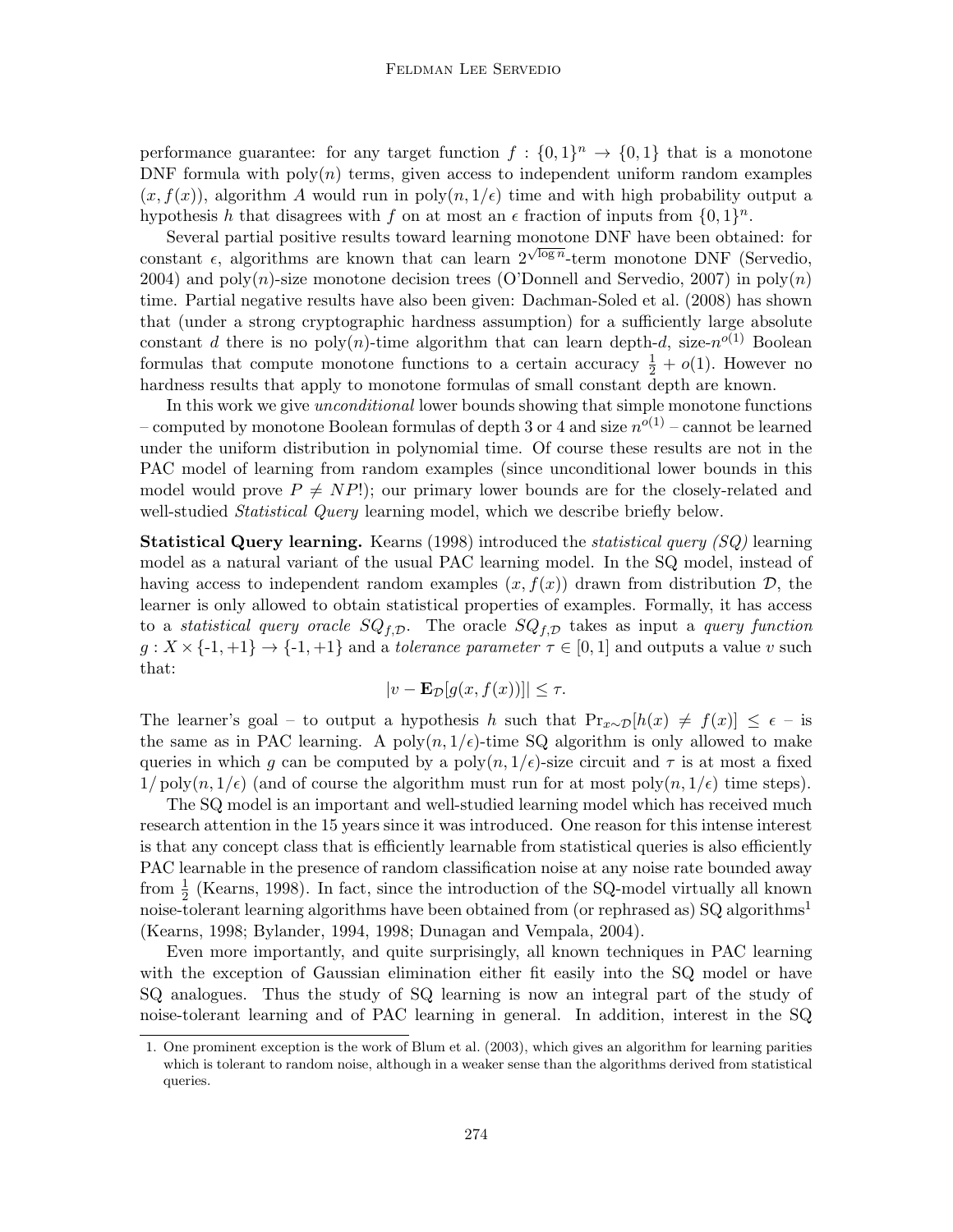learning model has been stimulated by recently discovered close connections to privacypreserving learning [\(Blum et al., 2005;](#page-16-8) [Kasiviswanathan et al., 2008\)](#page-17-6), evolvability [\(Valiant,](#page-18-5) [2009;](#page-18-5) [Feldman, 2008,](#page-17-7) [2010\)](#page-17-8) and communication complexity [\(Sherstov, 2008\)](#page-18-6).

An important property of the SQ model that we rely on in this work is that it is possible to prove unconditional information-theoretic lower bounds on learning a class of functions in the SQ model (we will say much more about this below). Such lower bounds give a very strong indication that the class is unlikely to be efficiently PAC learnable and even less likely to be PAC learnable in the presence of random classification noise. In particular, it rules out almost all known approaches to the learning problem, including the algorithms that rely solely on estimates of Fourier coefficients (which is the primary technique for learning over the uniform distribution [\(Servedio, 2004;](#page-18-4) [O'Donnell and Servedio, 2007\)](#page-17-4)).

Background on hardness results for SQ learning. In his paper introducing the SQ model, [Kearns](#page-17-5) [\(1998\)](#page-17-5) already showed that the class of all parity functions cannot be SQlearned in polynomial time under the uniform distribution. Soon after this [Blum et al.](#page-16-9) [\(1994\)](#page-16-9) characterized the weak learnability of every function class  $\mathcal F$  in the SQ model in terms of the *statistical query dimension* of  $\mathcal{F}$ ; roughly speaking, this is the largest number of functions from  $\mathcal F$  that are pairwise nearly orthogonal to each other (we give a precise definition in Section [2\)](#page-5-0). The results of [Blum et al.](#page-16-9) [\(1994\)](#page-16-9) imply that if a class  $\mathcal F$  has SQ-Dimension  $n^{\omega(1)}$ , then no SQ algorithm can even weakly learn F to any accuracy  $\frac{1}{2} + \frac{1}{\text{poly}}$  $\mathrm{poly}(n)$ in  $poly(n)$  time. This bound was already used to give SQ hardness results for weak learning classes such as DNF and decision trees in the work of [Blum et al.](#page-16-9) [\(1994\)](#page-16-9), and more recently for weak-learning intersections of halfspaces by [Klivans and Sherstov](#page-17-9) [\(2006\)](#page-17-9). However, it is well known that the entire class of all monotone Boolean functions over  $\{0,1\}^n$  can be weakly learned to accuracy  $\frac{1}{2} + \frac{1}{\text{poly}}$  $\frac{1}{\text{poly}(n)}$  in poly $(n)$  time (an algorithm that achieves optimal accuracy  $\frac{1}{2} + \frac{\Theta(\log n)}{\sqrt{n}}$  was recently given by [O'Donnell and Wimmer](#page-18-2) [\(2009\)](#page-18-2)), and indeed the class of all monotone functions can easily be shown to have SQ-dimension  $O(n)$ . Thus the notion of SQ-dimension alone is not enough to yield SQ lower bounds on learning monotone functions.

Much more recently, [Simon](#page-18-1) [\(2007\)](#page-18-1) introduced a combinatorial parameter of a function class  $\mathcal F$  called its *strong Statistical Query dimension*, and showed that this parameter at error rate  $\epsilon$  characterizes the information-theoretic *strong* learnability of  $\mathcal F$  to accuracy  $1 - \epsilon$ . (We give a precise definition of the strong SQ-dimension in Section [2.](#page-5-0)) We use this characterization, which was later strengthened and simplified by [Feldman](#page-17-8) [\(2010\)](#page-17-8) (and independently by Szörényi, 2009) to obtain the lower bounds, which we now describe. (Throughout the following description of our results, the underlying distribution is always taken to be uniform over  $\{0,1\}^n$ .)

Our Results: Unconditional Hardness of Learning Simple Monotone Functions. We give the first strong SQ-dimension lower bound for a class of "simple" monotone functions. More precisely, as our first main result, we show that the class of size- $n^{o(1)}$ , depth-3 monotone formulas has strong SQ-dimension  $n^{\omega(1)}$  at a certain error rate  $1/(\log n)^{\Theta(1)}$ . By the results of Simon and Feldman, this implies that such formulas cannot be efficiently learned to accuracy  $1 - 1/(\log n)^{\Theta(1)}$  by any polynomial-time SQ learning algorithm. Roughly speaking, our proof works by constructing a class of slice functions of "well-separated" parities over poly  $log(n)$  variables. We show that this class of functions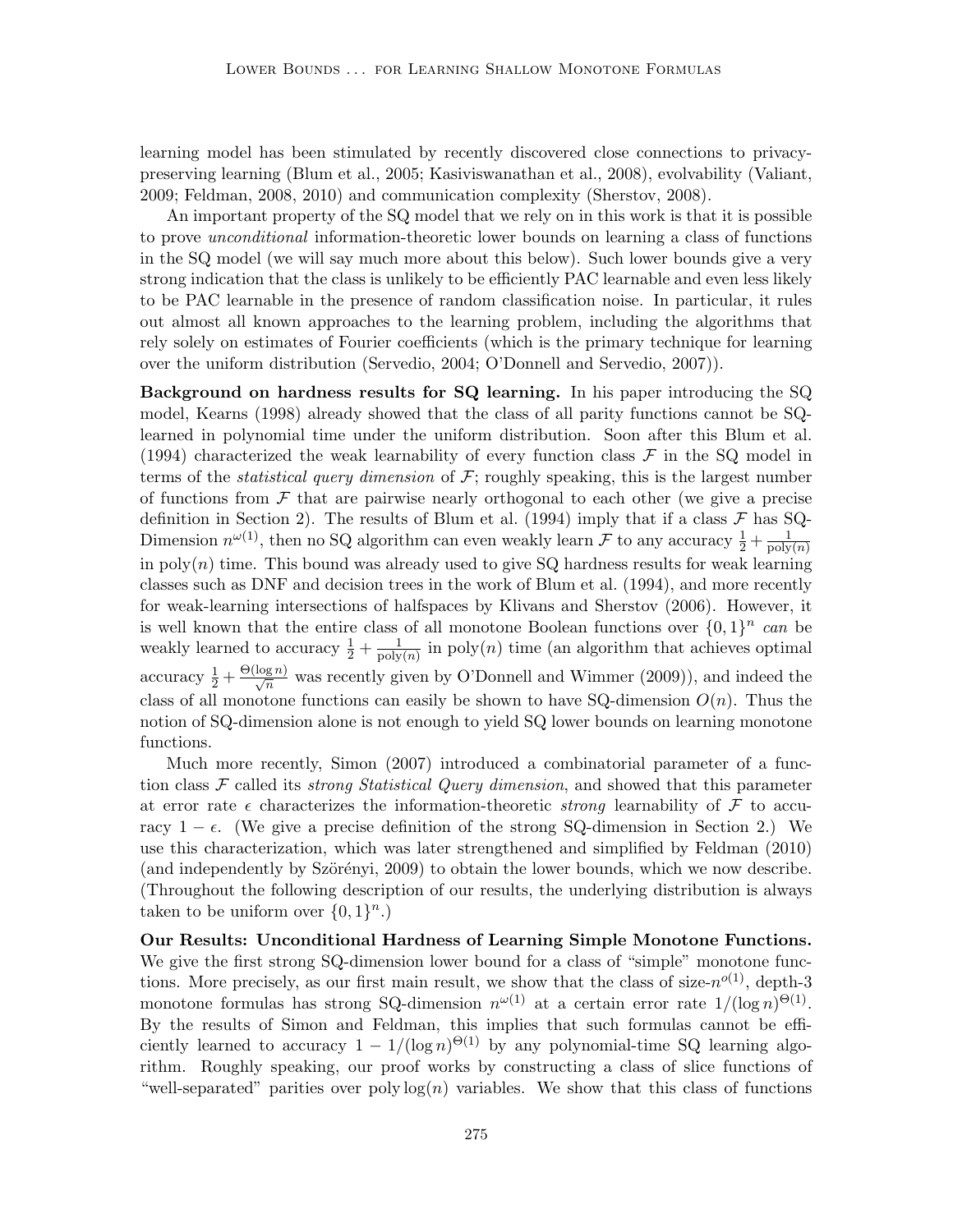has the combinatorial properties required to satisfy the strong SQ-dimension criterion, and that every function in the class can be computed by a small monotone formula of depth 3.

In addition to this result, we show that a variant of the basic idea of our construction can be used to reduce PAC learning of  $\log n$ -juntas (or functions that depend on at most  $\log n$ variables) over  $k = \log^2 n / \log \log n$  variables to learning of depth-3 monotone functions. Learning of juntas is an important open problem in learning theory [\(Blum, 2003\)](#page-16-10) for which the best known algorithm achieves only a polynomial factor speed-up over the trivial brute force algorithm [\(Mossel et al., 2007\)](#page-17-10). Note that there are  $n^{\Omega(\log \log n)}$  juntas in the above class of functions and therefore our reduction implies that strong learning of monotone depth-3 formulas of  $poly(n)$ -size (even over only k variables) would require a major breakthrough on the problem of learning juntas over the uniform distribution.

These results are the first lower bounds for learning monotone depth-3 formulas, and leave only the question of learning monotone DNF formulas (which are of course depth-2 rather than depth-3 monotone formulas) open. However, these results only say that monotone depth-3 formulas cannot be learned to a rather high  $(1 - o(1))$  accuracy. Thus a natural goal is to obtain stronger hardness results which show that simple monotone functions are hard to SQ learn even to coarse accuracy – ideally to some accuracy level  $\frac{1}{2} + o(1)$  only slightly better than random guessing. Of course, we might expect that to achieve this we must use somewhat more complicated functions than depth-3 formulas, and this does turn out to be the case – but only a bit more complicated, as we describe below.

We introduce a general method of amplifying the hardness of a class of functions that are "mildly hard to learn" (i.e., hard to learn to high accuracy), to obtain a class of functions that are "very hard to learn" (i.e., hard to learn to accuracy even slightly better than random guessing). We show that our method, which builds on O'Donnell's beautiful hardness amplification for approximating Boolean functions using small circuits [\(O'Donnell, 2004\)](#page-17-0), can be applied both within the uniform-distribution PAC model (Th. [12\)](#page-12-0) and within the uniform-distribution Statistical Query model (Th. [14\)](#page-13-0). The latter is of course our main interest in this paper, but we believe that the result is of independent interest and therefore present both versions.

We note that while our hardness amplification follows the general approach of O'Donnell, the learning setting is quite different from approximation of a fixed function by a nonuniform circuit and hence new technical ideas are required to successfully translate the approach (especially in the SQ case). We defer the discussion of the proof technique and technical contributions to Section [4.](#page-9-0)

Using this hardness amplification for SQ learning together with our first main result, we obtain our second main result: we show that the class of size- $n^{o(1)}$ , depth-4 monotone formulas cannot be SQ-learned even to  $\frac{1}{2} + 2^{-(\log n)^{\gamma}}$  accuracy in poly $(n)$  time for any  $\gamma$ 1/2. We are able to increase the depth by only one (from 3 to 4) by a careful construction of the combining function in our hardness amplification framework; we use a depth-2 combining function due to Talagrand and the complement of the "tribes" function which have useful extremal noise stability properties as shown by [O'Donnell](#page-17-0) [\(2004\)](#page-17-0); [Mossel and O'Donnell](#page-17-11) [\(2003\)](#page-17-11).

The primary motivating question of learnability of monotone DNF formulas over the uniform distribution is not resolved in this work. At the same time our results suggest that this long-standing open problem can be tackled by bounding the strong SQ-dimension of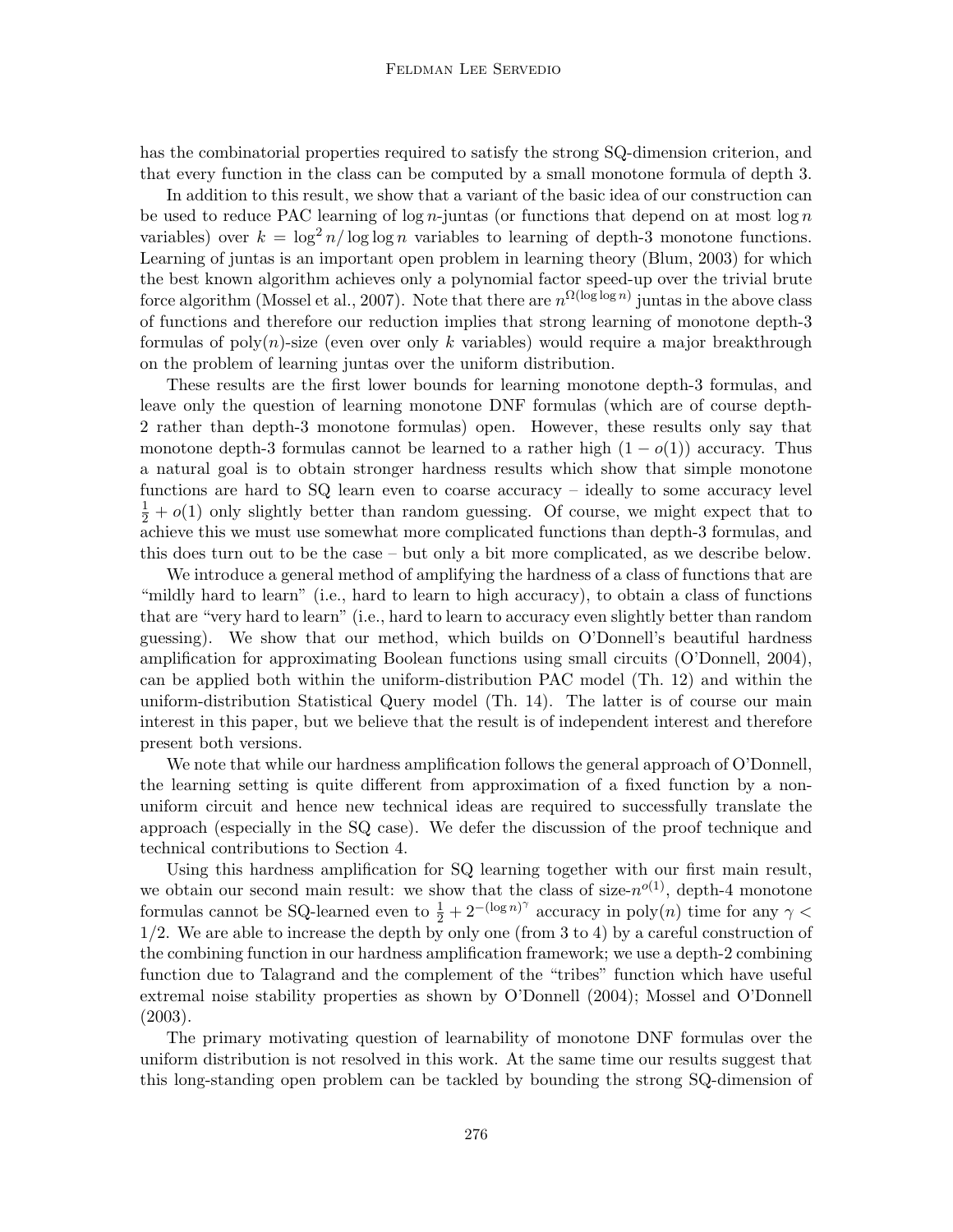monotone DNF formulas (our own efforts to derive a non-trivial bound were not successful thus far).

Relation to previous work. To the best of our knowledge even the "mild hardness" result that we prove for depth-3 monotone formulas is the first unconditional negative result known for learning a class of polynomial-time computable monotone functions in the uniform-distribution SQ model. We note that the strong  $\frac{1}{2} + o(1)$  hardness that we establish for depth-4 monotone formulas is provably near-optimal, since as mentioned earlier the class of all monotone functions over  $\{0,1\}^n$  can be learned to accuracy  $\frac{1}{2} + \frac{\Theta(\log n)}{\sqrt{n}}$  in polynomial time [\(O'Donnell and Wimmer, 2009\)](#page-18-2).

While the recent work by [Dachman-Soled et al.](#page-16-3) [\(2008\)](#page-16-3) also gave negative results for learning constant-depth monotone formulas, those results are different from ours in significant ways. [Dachman-Soled et al.](#page-16-3) [\(2008\)](#page-16-3) used a strong cryptographic hardness assumption – that Blum integers are  $2^{n^{\epsilon}}$ -hard to factor on average for some fixed  $\epsilon > 0$  – to show that for some sufficiently large absolute constant  $d$ , the class of monotone functions computed by size- $n^{o(1)}$ , depth-d formulas cannot be PAC learned, under the uniform distribution, to a certain accuracy  $\frac{1}{2} + o(1)$ . In contrast, our main hardness result applies to the more restricted classes of size- $n^{o(1)}$ , depth-3 and 4 monotone formulas, and gives unconditional hardness for polynomial-time algorithms in the Statistical Query model.

Our reduction from learning juntas can be thought of as giving a hardness result based on a relatively strong computational assumption and hence has the same flavor as the result by [\(Dachman-Soled et al., 2008\)](#page-16-3). In addition to better depth, our reduction is substantially simpler and more direct than the reduction from factoring Blum integers.

Finally, we remark here that our hardness amplification method for PAC and SQ learning may be viewed as a significant strengthening and generalization of some earlier results. [Boneh and Lipton](#page-16-11) [\(1993\)](#page-16-11) described a form of uniform-distribution hardness amplification for PAC learning based on the XOR lemma; our PAC hardness amplification generalizes their result and extends to SQ learning. More recently, [Dachman-Soled et al.](#page-16-3) [\(2008\)](#page-16-3) used elements of O'Donnell's technique to amplify information-theoretic hardness of learning. Specifically, the "mildly hard" class of functions  $\mathcal F$  used by [Dachman-Soled et al.](#page-16-3) [\(2008\)](#page-16-3) consists of all functions of the form  $\text{slice}(f)$ , where f may be any Boolean function and  $\text{slice}(f)$  is the function which agrees with Majority everywhere except the middle layer of the Boolean hypercube. An easy argument shows that  $\mathcal F$  is a class of monotone functions that is hard to learn to accuracy  $1-\Theta(1)/\sqrt{n}$ . Using the fact that a random function in F is trivial to predict off of the middle layer and is totally random on the middle layer, expected bias analysis from [\(O'Donnell, 2004\)](#page-17-0) is used by [Dachman-Soled et al.](#page-16-3) [\(2008\)](#page-16-3) to derive information-theoretic hardness of learning the combined function class  $\mathcal{F}^g$ . In contrast, the hardness amplification results of this paper amplify computational hardness, do not assume any particular structure of the base class  $\mathcal F$  (only that it is "mildly hard to learn") and, importantly, apply to learning in the SQ model.

Organization. Section [2](#page-5-0) gives background on Statistical Query learning, the SQ-dimension, and the strong SQ-dimension. In Section [3](#page-6-0) we describe our class of depth-3 monotone formulas and show that it is "mildly" hard to learn in the SQ model by giving a superpolynomial lower bound on its strong SQ-dimension. We give the reduction from learning juntas in Section [3.3.](#page-8-0) Section [4](#page-9-0) presents our general hardness amplification results for the uniform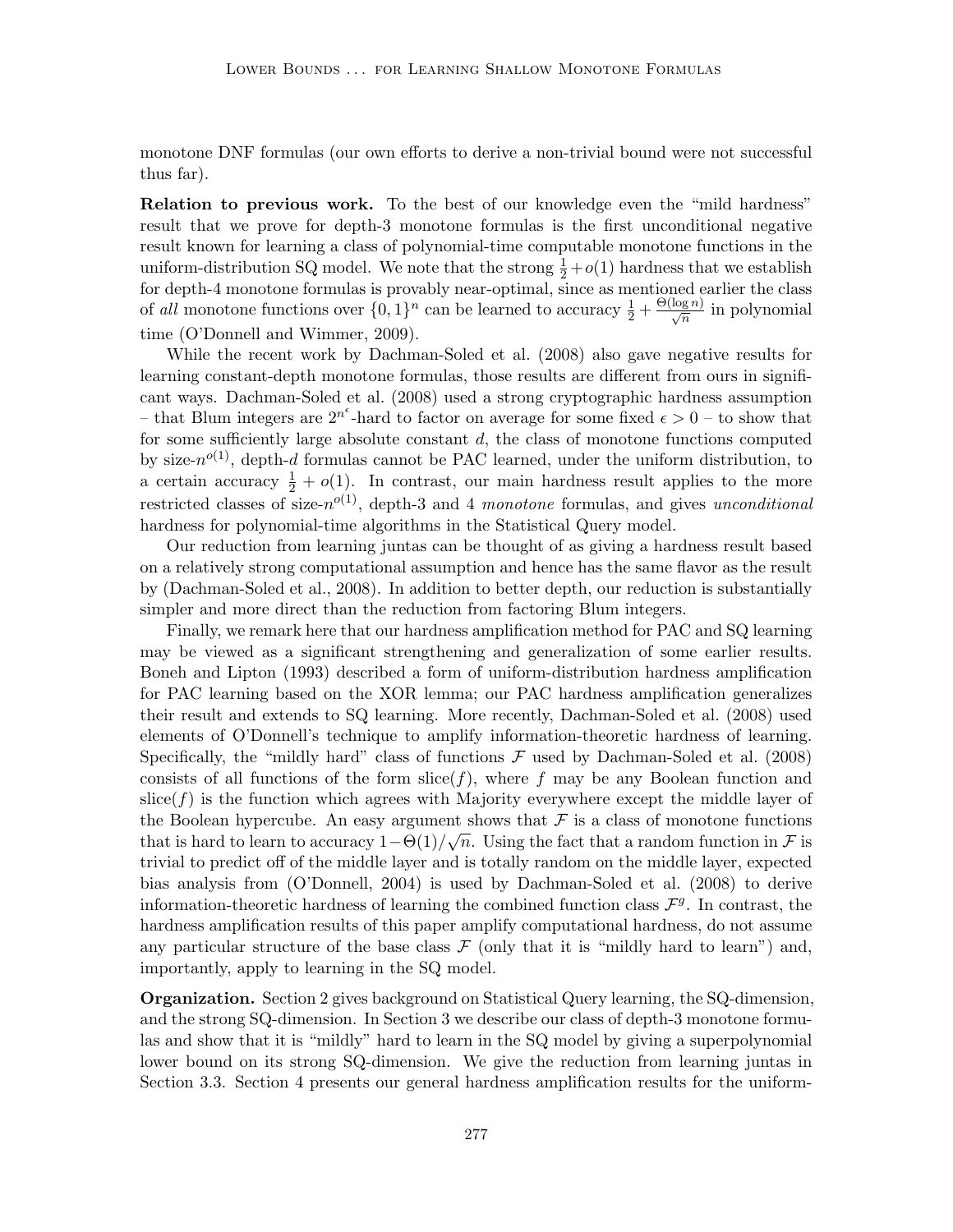distribution PAC model and the uniform-distribution Statistical Query learning model. We apply our hardness amplification technique from Section [4](#page-9-0) to obtain our second main result, strong SQ hardness for depth-4 formulas, in Section [5.](#page-15-0)

# <span id="page-5-0"></span>2. The Statistical Query Model, SQ-Dimension, and Strong SQ-Dimension

Recall the definition of Statistical Query learning from Section [1.](#page-0-1) [Blum et al.](#page-16-9) [\(1994\)](#page-16-9) introduced the notion of the SQ-dimension of function class  $\mathcal F$  under distribution  $\mathcal D$ , and showed that it characterizes the weak-learnability of  $\mathcal F$  under  $\mathcal D$  in the SQ model. [Bshouty and](#page-16-12) [Feldman](#page-16-12) [\(2002\)](#page-16-12) and [Yang](#page-18-8) [\(2005\)](#page-18-8) later generalized and sharpened the result of [Blum et al.](#page-16-9) [\(1994\)](#page-16-9). We will use Yang's version here extended to sets of arbitrary real-valued functions. We write " $\langle f, g \rangle_{\mathcal{D}}$ " to denote  $\mathbf{E}_{x \sim \mathcal{D}}[f(x)g(x)]$  and "  $||f||_{\mathcal{D}}$ " to denote  $(\langle f, f \rangle_{\mathcal{D}})^{1/2}$ .

**Definition 1** Given a set C of real-valued functions, the SQ-dimension of C with respect to D (written SQ-DIM(C, D)) is the largest number d such that  $\exists \{f_1, \ldots, f_d\} \subseteq \mathcal{C}$  with the property that  $\forall i \neq j$ ,

<span id="page-5-1"></span>
$$
|\langle f_i, f_j \rangle_{\mathcal{D}}| \le \frac{1}{d}.\tag{1}
$$

When  $\mathcal D$  is the uniform distribution we simply write SQ-DIM( $\mathcal C$ ). We refer to the LHS of Equation [\(1\)](#page-5-1) as the *correlation* between  $f_i$  and  $f_j$  under  $\mathcal{D}$ .

Intuitively, this condition says that  $\mathcal C$  contains  $d$  "nearly-uncorrelated" functions. It is easy to see that if C is a concept class with  $SQ-DIM(C, D) = d$  then C can be weakly learned with respect to  $\mathcal{D}$  to accuracy  $\frac{1}{2} + \frac{\Theta(1)}{d}$  $\frac{(1)}{d}$  using d Statistical Queries with tolerance  $\frac{\Theta(1)}{d}$ ; simply ask for the correlation between the unknown target function  $f$  and each function in the set  $\{f_1, \ldots, f_d\}$ . Since the set is maximal, the target function must have correlation at least  $1/d$  with at least one of the functions.

Blum et al. showed that the other direction is true as well; if  $\mathcal C$  is efficiently weakly learnable, then  $\mathcal C$  must have small SQ-dimension.

**Theorem 2 [\(Blum et al., 1994,](#page-16-9) Th. 12)** Given a concept class  $\mathcal{C}$  and a distribution  $\mathcal{D}$ , let SQ-DIM(C, D) = d. Then if the tolerance  $\tau$  of each query is always at least  $1/d^{1/3}$ , at least  $\frac{1}{2}d^{1/3} - 1$  queries are required to learn C with advantage  $1/d^3$ .

As an example, the class  $PAR_n$  of all parity functions over n variables has  $SQ-DIM(PAR_n)$  =  $2^n$ , and thus any SQ algorithm for learning parities over the uniform distribution  $\mathcal U$  to accuracy  $\frac{1}{2} + \frac{1}{2^{O(}}$  $\frac{1}{2^{O(n)}}$  requires exponential time.

# 2.1. The Strong SQ-Dimension

The statistical query dimension only characterizes the weak SQ-learnability of a class and is not sufficient to characterize its strong SQ-learnability. The first characterization of strong SQ learning was given by [Simon](#page-18-1) [\(2007\)](#page-18-1), but for our application a subsequent accuracypreserving characterization by Feldman will be more convenient to use [\(Feldman, 2010\)](#page-17-8).

Let  $\mathcal{F}_1^{\infty}$  denote the set of all functions from  $\{0,1\}^n \to [-1,1]$ , i.e., all functions with L<sub>∞</sub>-norm bounded by 1. For a Boolean function f, we define  $B_{\mathcal{D}}(f, \epsilon)$  to be  $\{g: \{0,1\}^n \to$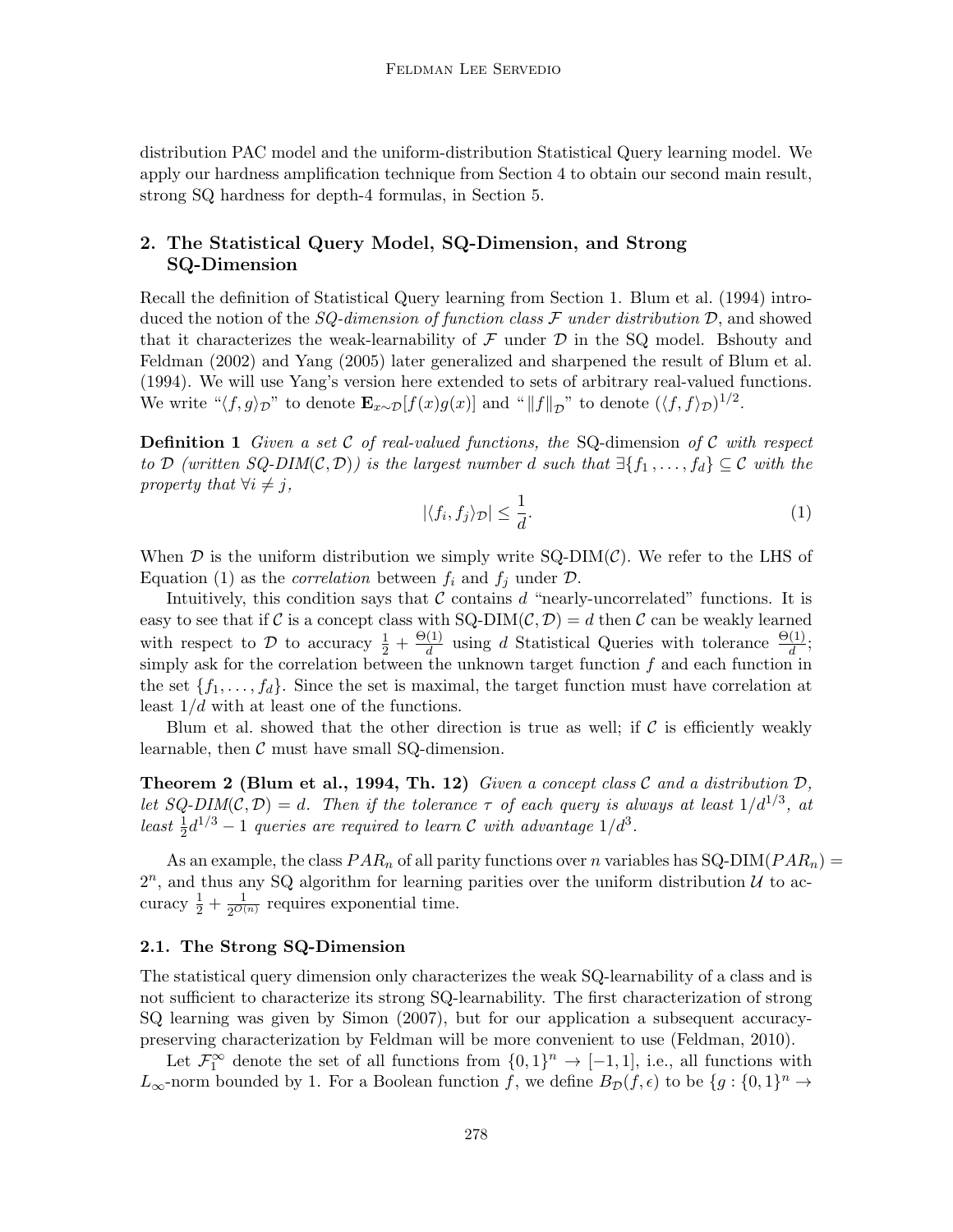${-1, 1}$ :  $\Pr_{\mathcal{D}}[g \neq f] \leq \epsilon$ , i.e., the  $\epsilon$ -ball around f. The sign function is defined as sign(z) = 1 for  $z \ge 0$ , sign(z) = -1 for  $z < 0$ . Finally, for a set of real-valued functions C, let  $C - g = \{f - g : f \in C\}.$ 

<span id="page-6-1"></span>**Definition 3** Given a concept class C and  $\epsilon > 0$ , the strong SQ-dimension of C with respect to D is defined to be:

$$
SQ\text{-}\text{SDIM}(\mathcal{C}, \mathcal{D}, \epsilon) = \sup_{g \in \mathcal{F}_1^\infty} SQ\text{-}\text{DIM}((\mathcal{C} \setminus B_{\mathcal{D}}(\texttt{sign}(g), \epsilon)) - g, \mathcal{D}).
$$

Just as for the weak SQ-dimension, the strong SQ-dimension completely characterizes the strong SQ-learnability of a concept class.

<span id="page-6-2"></span>**Theorem 4 [\(Feldman, 2010\)](#page-17-8)** Let C be a concept class over  $\{0,1\}^n$ , D be a probability distribution over  $\{0,1\}^n$  and  $\epsilon > 0$ . If there exists a polynomial  $p(\cdot, \cdot)$  such that C is SQ learnable over D to accuracy  $\epsilon$  from  $p(n, 1/\epsilon)$  queries of tolerance  $1/p(n, 1/\epsilon)$ then  $SQ\text{-}SDIM(C, \mathcal{D}, \epsilon + 1/p(n, 1/\epsilon)) \leq p'(n, 1/\epsilon)$  for some polynomial  $p'(\cdot, \cdot)$ . Further, if  $SQ\text{-}SDIM(C, \mathcal{D}, \epsilon) \leq q(n, 1/\epsilon)$  for some polynomial  $q(\cdot, \cdot)$  then C is SQ learnable over  $\mathcal D$ to accuracy  $\epsilon$  from  $q'(n,1/\epsilon)$  queries of tolerance  $1/q'(n,1/\epsilon)$  for some polynomial  $q'(\cdot,\cdot)$ .

Armed with Definition [3](#page-6-1) and Theorem [4,](#page-6-2) we can show that a concept class  $\mathcal C$  is not polynomial-time learnable to high accuracy by choosing a suitable  $\epsilon = \Omega(1/\text{poly}(n))$  and a suitable function  $g \in \mathcal{F}_1^{\infty}$  and proving that  $SQ-DIM((\mathcal{C} \setminus B_{\mathcal{U}}(\text{sign}(g), 2\epsilon)) - g) = n^{\omega(1)}$ (we can assume without loss of generality that  $\epsilon$  upper bounds the tolerance of an SQ algorithm). We do just this, for a class of depth-3 monotone formulas, in the next section.

#### <span id="page-6-0"></span>3. Lower Bounds for Depth-3 Monotone Formulas

In this section we describe our lower bound for SQ learning of depth-3 monotone formulas and the reduction from learning juntas.

#### 3.1. Strong SQ lower bound

We start be showing a family of monotone functions that cannot be strong SQ-learned in polynomial time under the uniform distribution. The high-level idea is that we embed a family of non-monotone functions with high  $SQ$ -dimension – a family of parity functions – into the middle level of the k-dimensional Boolean cube, and thus obtain a class of monotone functions with high strong SQ-dimension.

A k-variable slice function for f, where f is a real-valued function over  $\{0,1\}^k$ , is denoted slice<sub>f</sub>. For  $x \in \{0,1\}^k$  the value of slice<sub>f</sub>(x) is 1 if x has more than  $\lceil k/2 \rceil$  ones, -1 if x has fewer than  $\lceil k/2 \rceil$  ones, and  $f(x)$  if x has exactly  $\lceil k/2 \rceil$  ones. The functions we consider will only be defined over the first  $k$  out of  $n$  variables. Throughout the rest of this section, without loss of generality, we will always assume that  $k$  is even.

**Theorem 5** Let P be the class of  $2^{k-1}$  parity functions  $\chi: \{0,1\}^k \to \{-1,+1\}$  over an odd number of the first  $k$  variables. Let  $M$  be the class of corresponding  $k$ -variable slice functions slice<sub> $\chi$ </sub> for  $\chi \in \mathcal{P}$ . Let  $k = \log^{2-\beta}(n)$  for  $\beta$  any absolute constant in  $(0, 1)$ . Then for every  $\epsilon = o(1/$  $'$  ∕  $\overline{k}$ ), we have SQ-SDIM( $\mathcal{M}, \epsilon$ ) =  $n^{\Theta(\log^{1-\beta} n)}$ , and every function in M is balanced.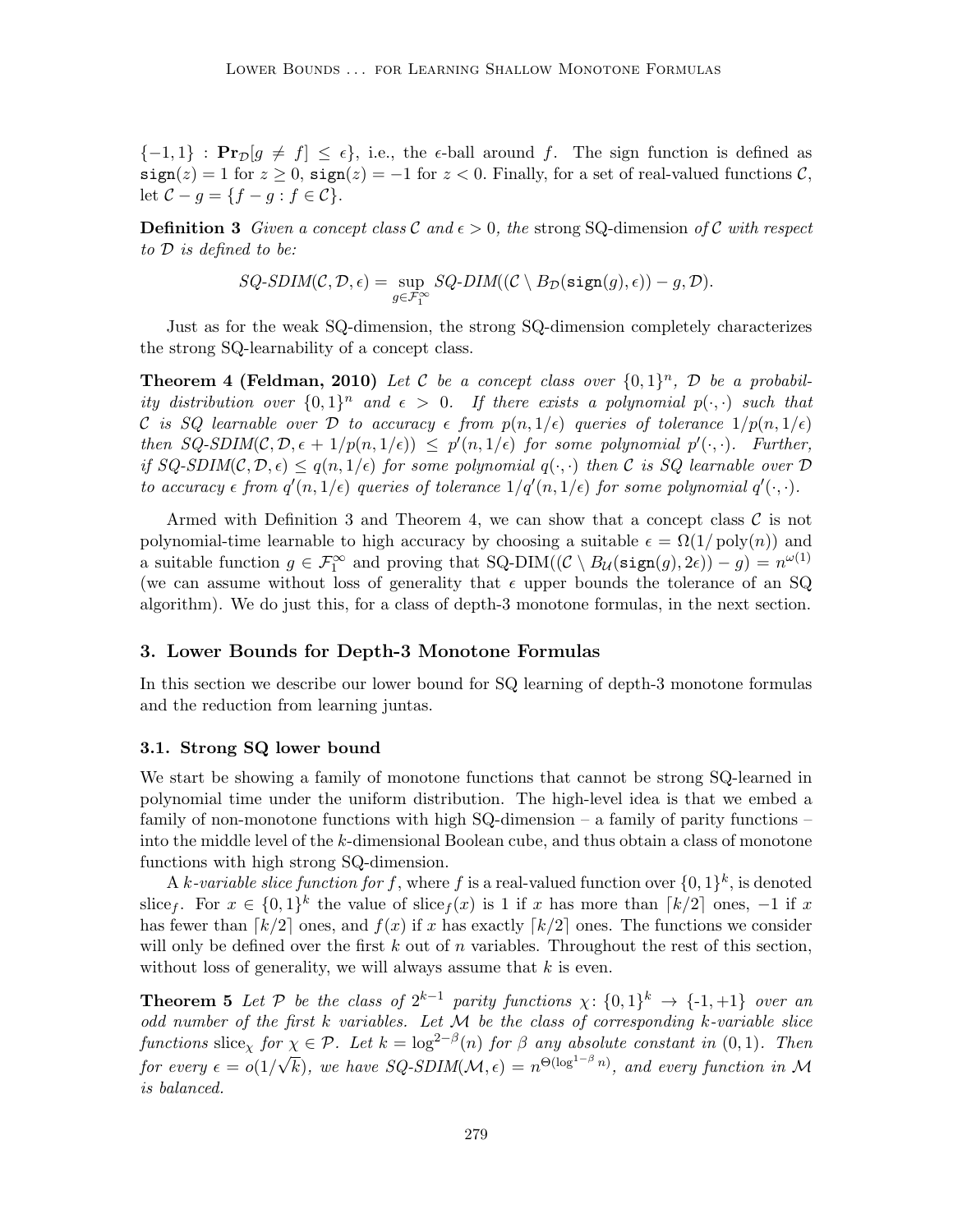#### Feldman Lee Servedio

**Proof** We first show that every function slice<sub> $\chi$ </sub>  $\in$  *M* is balanced, i.e. outputs +1 and -1 with equal probability. As k is even, the number of inputs with greater than  $k/2$  ones is the same as the number of inputs with fewer than  $k/2$  ones. As for the middle layer, given an input with exactly  $k/2$  ones on which  $\chi$  outputs  $+1$ , flipping all the bits gives another point with exactly k/2 ones on which  $\chi$  outputs  $-1$  (as  $\chi$  is a parity on an odd number of bits). Thus every slice<sub>x</sub>  $\in \mathcal{M}$  is balanced on the middle layer and thus is balanced overall.

Let  $g = \text{slice}_0$ , where **0** is the constant 0 function. We will show that SQ-DIM( $M \setminus$  $B_{\mathcal{U}}(\texttt{sign}(g), 2\epsilon) - g = n^{\omega(1)}$ . By Stirling's approximation, the middle layer of the kdimensional hypercube is a  $\lambda_k = \binom{k}{k}$ nal hypercube is a  $\lambda_k = \binom{k}{k/2} 2^k = \Theta(1/\sqrt{k})$  fraction of the  $2^k$  points. Thus for  $\epsilon = o(1/\sqrt{k})$  we have that M is disjoint from  $B_{\mathcal{U}}(\texttt{sign}(g), 2\epsilon) = \emptyset$  (since  $\texttt{sign}(g)$  equals  $+1$  everywhere on the middle layer and every function in M is balanced on the middle layer), and it is enough to lower-bound  $SQ-DIM(\mathcal{M}-q)$  in order to lower-bound the strong SQ-dimension of M.

The functions in  $\mathcal{M} - g$  have a nice structure as they output 0 everywhere except the middle layer of  $\{0,1\}^k$ , where they output  $\pm 1$ . Thus, the correlation between any two functions in  $\mathcal{M}$  – g depends only on the values on the middle slice. Let  $\chi_A, \chi_B \in \mathcal{P}$  be the parity functions over the sets of variables  $A, B \subseteq [k]$ . Recalling Equation [\(1\)](#page-5-1),

$$
|\langle \mathrm{slice}_{\chi_A} - g, \mathrm{slice}_{\chi_B} - g \rangle_{\mathcal{U}}| = |\mathbf{E}_{\mathcal{U}}[\mathbf{1}_{|x|=k/2} \cdot \chi_A \cdot \chi_B]| = \mathbf{E}_{\mathcal{U}}[\mathbf{1}_{|x|=k/2} \cdot \chi_{A \oplus B}] = \widehat{\mathbf{1}_{|x|=k/2}(A \oplus B)}
$$

where  $A \oplus B$  denotes the symmetric difference between the sets A and B,  $\mathbf{1}_{|x|=k/2}$  is the indicator function of the middle slice, and  $\hat{h}(A)$  is the Fourier coefficient of h with index  $\chi_A$ . In other words, the correlation between (slice<sub> $\chi_A - g$ )</sub> and (slice<sub> $\chi_B - g$ ) is exactly the Fourier</sub> coefficient of  $\mathbf{1}_{|x|=k/2}$  with index  $A \oplus B$ . Let  $s = |A \oplus B|$ . By symmetry, all  $\binom{k}{s}$  $s<sup>k</sup>$ ) of the degrees Fourier coefficients of  $\mathbf{1}_{|x|=k/2}$  are the same, and since by Parseval's identity the squares of all the Fourier coefficients sum to  $\mathbf{E}_{\mathcal{U}}[\mathbf{1}_{|x|=k/2}^2] = \lambda_k$ , we have  $|\langle \text{slice}_{\chi_A} - g, \text{slice}_{\chi_B} - g \rangle_{\mathcal{U}}| \le$  $\sqrt{\lambda_k/\binom{k}{s}}$  $\binom{k}{s} \leq \binom{k}{s}$  $\binom{k}{s}^{-1/2}$ .

It remains to identify a large collection of these slice functions such that the pairwise correlations are small. This can be done easily by picking any  $\chi_A \in \mathcal{P}$ , removing all  $\chi_B \in \mathcal{P}$  such that  $|A \oplus B| \notin [k/3, 2k/3]$ , and repeating this process. Since each removal step removes at most a  $\frac{1}{2^{\Theta(k)}}$  fraction of all  $2^{k-1}$  elements of  $P$ , in this fashion we can construct a set S of size  $2^{\Theta(k)}$ . Every pair of parities in S has symmetric difference s for some  $s \in [k/3, 2k/3]$ , and for such an s we have  $\binom{k}{s}$  $s(s) = 2^{\Theta(k)}$ . Thus the set  $\{\text{slice}_{\chi} - g\}_{\chi \in S}$  is a collection of  $2^{\Theta(k)} = n^{\Theta(\log^{1-\beta} n)}$  functions in  $\mathcal{M} - g$  whose pairwise correlations are each at most  $1/2^{\Theta(k)} = 1/n^{\Theta(\log^{1-\beta} n)}$ , and thus the SQ-dimension of  $\mathcal{M}-g$  is at least  $n^{\Theta(\log^{1-\beta} n)}$ .

#### 3.2. The depth-3 construction

<span id="page-7-0"></span>It remains to show that every function in  $M$  has a depth-3 monotone formula.

**Theorem 6** Let  $\chi$  be any parity function over some subset of the variables  $x_1, \ldots, x_k$  where  $k = \log^{2-\beta}(n)$  for  $\beta$  any absolute constant in  $(0, 1)$ . Then the k-variable slice function slice<sub>x</sub> is computed by an  $n^{o(1)}$ -size, depth-3 monotone formula.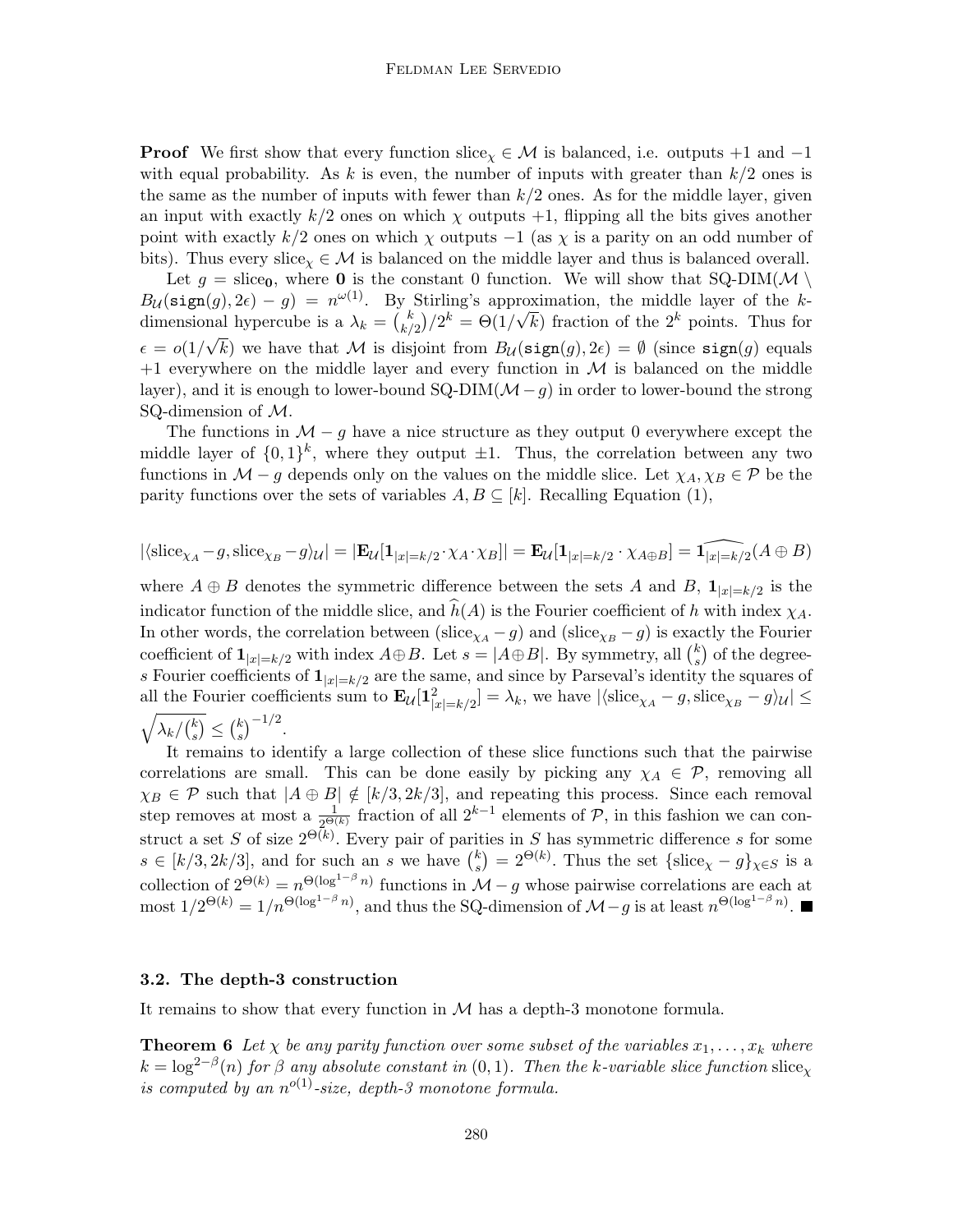**Proof** Let  $\text{Th}_j^k$  be the k-variable threshold function that outputs TRUE if at least j of the k inputs are set to 1, and FALSE otherwise. The threshold function  $\text{Th}_j^k$  can be computed by a monotone formula of size  $n^{o(1)}$  and depth 3 using the construction of [Klawe et al.](#page-17-12) [\(1984\)](#page-17-12).

Let  $\chi$  be a parity function on j out of the first k variables. For  $x \in \{0,1\}^k$  let  $x^1$  refer to the j variables of  $\chi$  and  $x^2$  refer to the remaining  $k - j$  variables. We claim that

$$
\operatorname{slice}_{\chi}(x) = \bigvee_{\operatorname{odd} i < j} [\operatorname{Th}_i^j(x^1) \wedge \operatorname{Th}_{k/2-i}^{k-j}(x^2)] .
$$

To see this, note that if an input x has fewer than  $k/2$  ones, then there can be no i such that  $\text{Th}_i^j(x^1)$  and  $\text{Th}_{k/2-i}^{k-j}(x^2)$  both hold, so this function outputs FALSE as it should. If x has more than  $k/2$  ones, some  $\ell$  of them are in  $x^1$ , and at least  $k/2 - \ell + 1$  of them are in  $x^2$ . If  $\ell$  is odd then  $i = \ell$  makes the OR output TRUE, and if  $\ell$  is even then  $i = (\ell - 1)$ makes the OR output TRUE. Finally, if x has exactly  $k/2$  ones, and an odd number of them are in  $x^1$ , the formula is satisfied; if an even number of them are in  $\chi$ , the formula is not satisfied.

Each Th<sup>i</sup><sub>i</sub> and Th<sup>k-j</sup><sub>i</sub> can be computed by a  $n^{o(1)}$ -size, depth-3 monotone formula with an OR on top [\(Klawe et al., 1984\)](#page-17-12). Using the distributive law we can convert  $\text{Th}_i^j(x) \wedge \text{Th}_{k/2-i}^{k-j}(x^2)$  to also be a  $n^{o(1)}$ -size, depth-3 monotone formula with an OR on top. This OR can be collapsed with the top  $j/2$ -wise OR, yielding a  $n^{o(1)}$ -size, depth-3 monotone formula for slice<sub>x</sub>.

We have thus established:

**Theorem 7** For some  $\epsilon = 1/(\log n)^{\Theta(1)}$ , the class of  $n^{o(1)}$ -size, depth-3 monotone formulas has Strong SQ-Dimension  $n^{\omega(1)}$ .

As an immediate corollary, by Theorem [4](#page-6-2) we get:

<span id="page-8-2"></span>**Corollary 8** The class of  $n^{o(1)}$ -size, depth-3 monotone formulas is not SQ-learnable to some accuracy  $1 - 1/(\log n)^{\Theta(1)}$  in poly $(n)$  time.

#### <span id="page-8-0"></span>3.3. Reduction from learning juntas

We now show that ideas from the proof of Theorem [6](#page-7-0) can also be used to reduce learning of other non-monotone function classes to learning of shallow monotone formulas. Namely, we give the following reduction from learning of juntas over  $k = \log^2 n / \log \log n$  variables to learning of depth-3 monotone formulas. The *i*th variable of a Boolean function  $f$  is said to be relevant if there exist inputs x and y in  $\{0, 1\}^n$  that differ only on the *i*th coordinate such that  $f(x) \neq f(y)$ . A j-junta is a function that has at most j relevant variables.

<span id="page-8-1"></span>**Theorem 9** Let A be a uniform distribution PAC learning algorithm that learns the class of poly(n)-size depth-3 monotone formulas to accuracy  $\epsilon$  in time polynomial in n and  $1/\epsilon$ . Then there exists a uniform-distribution PAC learning algorithm C that exactly learns the class of  $log(n)$ -juntas where the relevant variables are chosen from the first  $k = \log^2(n) / \log \log(n)$  variables in time polynomial in n.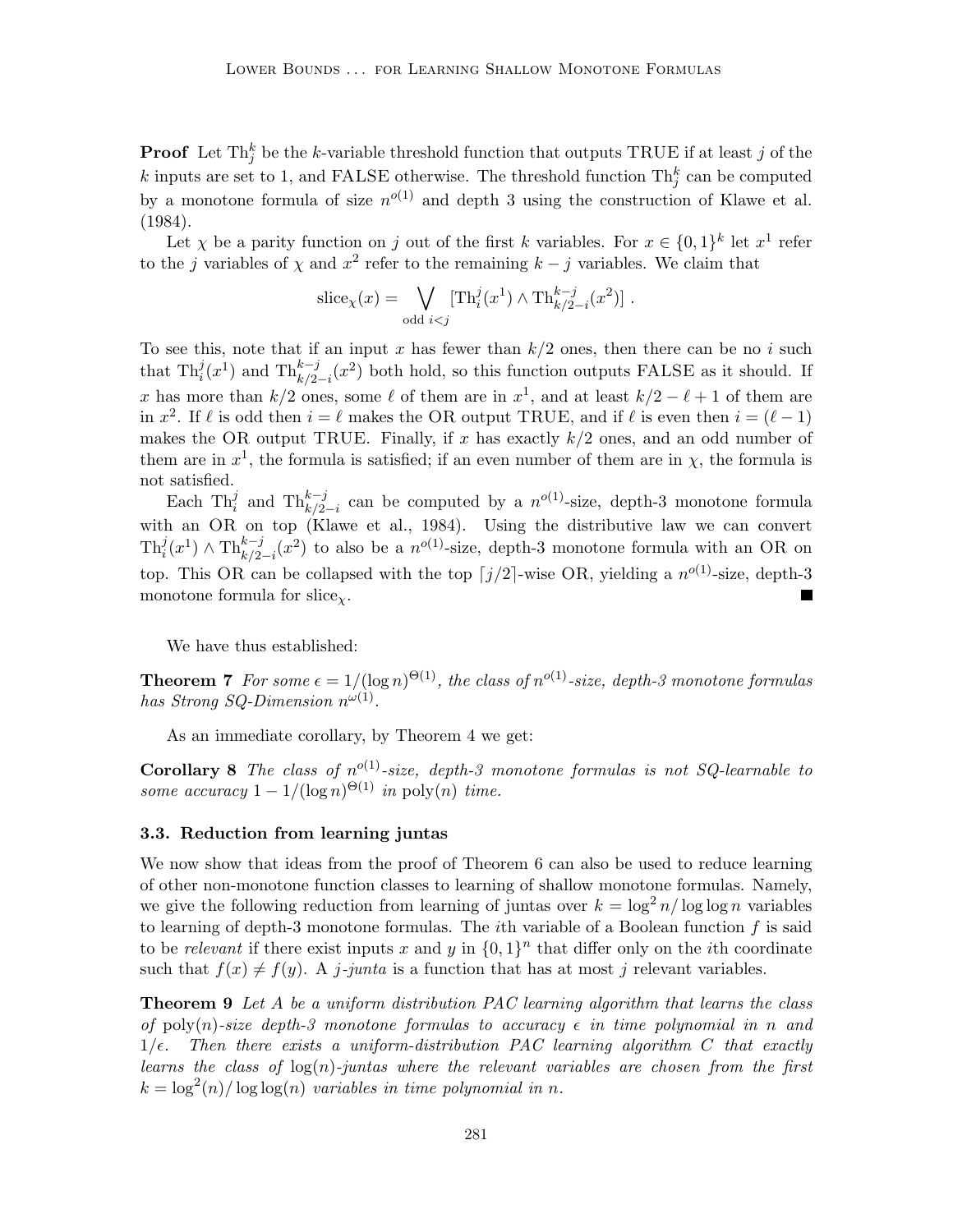The proof of Theorem [9](#page-8-1) appears in the full version.

We note that Theorem [9](#page-8-1) is incomparable to Corollary [8.](#page-8-2) It is easy to translate Theorem [9](#page-8-1) into the SQ model. As a result we would obtain a superpolynomial lower bound for strong SQ learning monotone depth-3 formulas. This is true since a junta can be a parity function and there are at least  $\left(\frac{\log^2 n/\log \log n}{\log n}\right)$  $\binom{n}{\log n}$  =  $n^{\Omega(\log \log n)}$  different parities in the above class of juntas. However both the lower bound and the accuracy parameter in Corollary [8](#page-8-2) are substantially better. The better accuracy parameter is required for hardness amplification using a single additional level.

In the next section we introduce hardness amplification machinery that will enable us to extend the SQ learning hardness result to accuracy  $\frac{1}{2} + o(1)$  (for depth-4 formulas).

# <span id="page-9-0"></span>4. Hardness Amplification for Uniform Distribution Learning

[O'Donnell](#page-17-0) [\(2004\)](#page-17-0) developed a general technique for hardness amplification. His approach, which may be viewed as a generalization of Yao's XOR lemma, gives a bound on the hardness of  $g \otimes f = g(f(x_1), \ldots, f(x_k))$  where f is a "mildly" hard function and g is an arbitrary k-bit combining function.

At a high-level O'Donnell's proof has three components. The first component shows the existence of a circuit weakly approximating f over any  $\delta$ -fraction of the domain whenever there exists a circuit for  $g \otimes f$  that outperforms the expected bias of g (see definition below). The second part of O'Donnell's proof uses Impagliazzo's hard-core lemma [\(Impagliazzo,](#page-17-13) [1995\)](#page-17-13) to obtain a  $\delta$ -approximating circuit for f given circuits that weakly approximate f over any  $\delta$ -fraction of the domain. The third component is the construction of combining functions that have the desired expected bias.

The first of the two primary obstacles in translating the result to the learning framework is that the first component uses non-uniform advice that depends on  $f$ . This advice is, in general, not available to the learning algorithm[2](#page-9-1) . A substantial effort was devoted to obtaining (more) uniform versions of O'Donnell's result, most notably by Trevisan [\(Trevisan,](#page-18-9) [2003,](#page-18-9) [2005\)](#page-18-10). Both of his reductions are uniform and do not use access to f but neither is sufficient for our purposes. The first reduction only amplifies to accuracy  $3/4 + o(1)$  [\(Tre](#page-18-9)[visan, 2003\)](#page-18-9) and the second reduction uses a specific combining function of non-constant circuit depth [\(Trevisan, 2005\)](#page-18-10). At the same time a learning algorithm has a form of access to f (either random examples or statistical queries) and hence hardness amplification need not be independent of  $f$  (or "black-box"). Indeed, it is not hard to show that Trevisan's simpler and more uniform version of the first component [\(Trevisan, 2003\)](#page-18-9) can be simulated using random examples of  $f$  in place of non-uniform advice [\(Trevisan, 2010\)](#page-18-11). However, it is unclear if this approach can be used with access only to statistical queries. To solve this problem we show a uniform and general version of the first component, namely an algorithm that given a circuit for  $g \otimes f$  produces a short list of circuits that, with significant probability, contains a circuit weakly approximating f over any  $\delta$ -fraction of the domain chosen in advance (Lem. [11\)](#page-11-0). The algorithm does not use access to  $f$  but can use statistical queries to find the weakly approximating circuit among the candidate circuits.

<span id="page-9-1"></span><sup>2.</sup> To avoid a potential source of confusion we remark that while our SQ learning lower bounds are information-theoretic and hence allow obtaining an SQ learning algorithm that uses non-uniform advice, such advice cannot depend on  $f$ .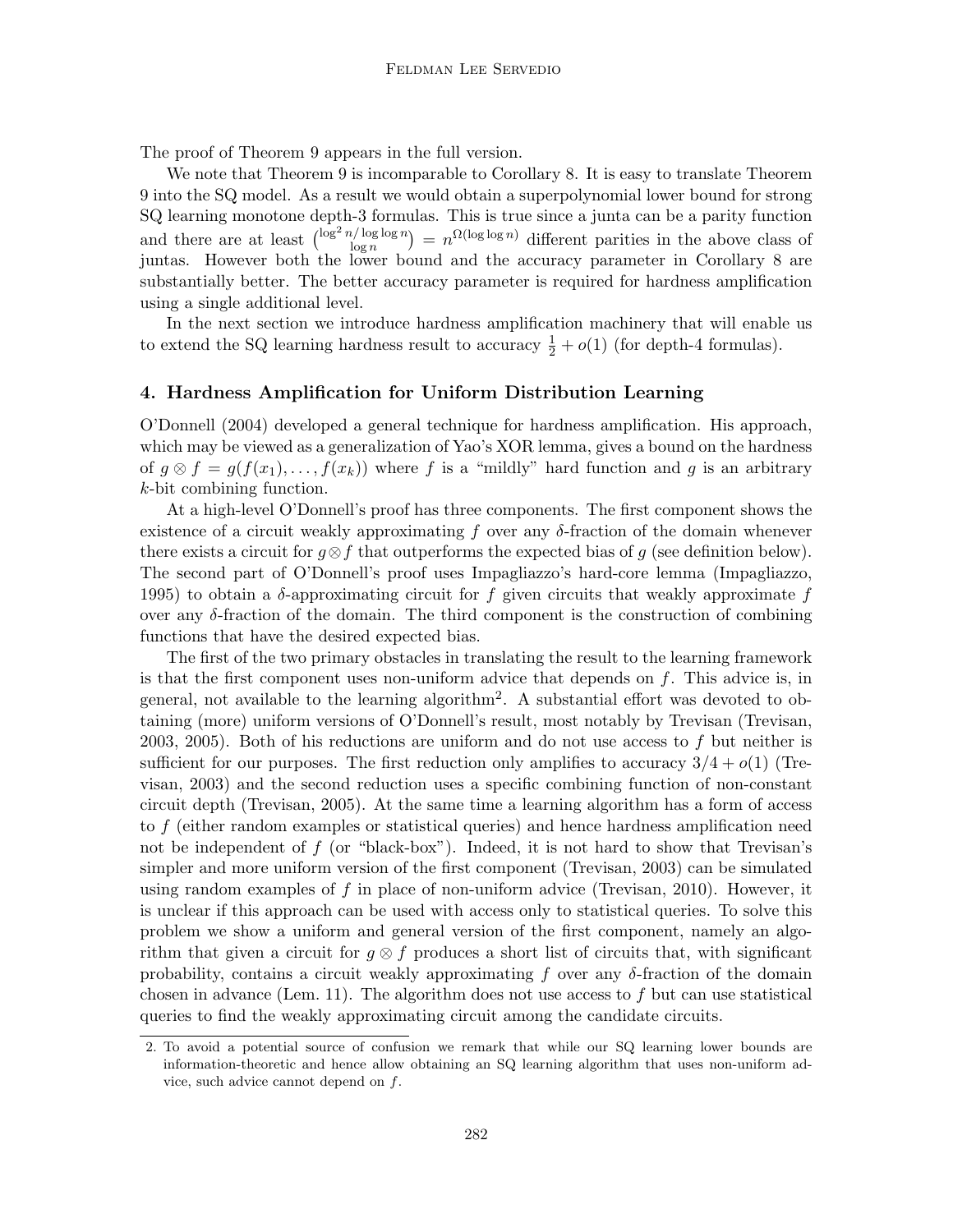The second obstacle is the fact that in order to obtain a circuit for  $g \otimes f$  a learning algorithm needs to simulate a statistical query oracle for  $q \otimes f$  using a statistical query oracle for f (when learning from random examples simulation of random examples of  $g \otimes f$ is trivial). We show that this is possible by giving a procedure that uses a function  $\psi$ that approximates f in place of f to answer statistical queries for  $g \otimes f$ . To create such  $\psi$  we use a form of gradient descent to f in which the equivalent of the gradient can be generated whenever  $\psi$  cannot be used in place of f to answer a statistical query for  $g \otimes f$ . The number of steps of the gradient descent is bounded and therefore this method produces correct answers to statistical queries for  $q \otimes f$ .

We replace the second component (the hard-core lemma) with "smooth boosting," a technique from computational learning theory which is known to be analogous to hard-core set constructions [\(Klivans and Servedio, 2003\)](#page-17-14).

Finally, for the third component we need to show that appropriate hardness amplification can be obtained by using only one additional level of depth. By combining balanced Talagrand CNF and the complement of the "tribes" DNF with carefully chosen parameters and using analysis from [\(O'Donnell, 2004;](#page-17-0) [Mossel and O'Donnell, 2003\)](#page-17-11), we demonstrate hardness amplification from  $1 - \log^{-\alpha} n$  accuracy to  $1/2 + 2^{-\log^{\beta} n}$  accuracy using a small monotone CNF as a combining function, where  $\alpha$  and  $\beta$  are positive constants (Lem. [16\)](#page-15-1).

**Notation and Terminology.** For g a k-variable Boolean function and f an n-variable Boolean function, we write  $g \otimes f$  to denote the nk-variable function  $g(f(x_1), \ldots, f(x_k))$ . For  $\mathcal F$  a class of *n*-variable functions and q a fixed k-variable combining function, we write  $\mathcal{F}^g$  to denote the class  $\{g \otimes f : f \in \mathcal{F}\}.$ 

Let  $P_{\delta}^{k}$  denote the distribution of random restrictions  $\rho$  on k coordinates, in which each coordinate is mapped independently to  $\star$  with probability  $\delta$ , to 0 with probability  $(1-\delta)/2$ , and to 1 with probability  $(1-\delta)/2$ . We write  $h<sub>o</sub>$  for the function given by applying restriction  $\rho$  to the function h. For a k-variable  $\pm 1$ -valued function h we write bias(h) to denote  $\max\{\Pr[h = -1], \Pr[h = 1]\}.$  The expected bias of h at  $\delta$  is  $\text{ExpBias}_{\delta}(h) = \mathbf{E}_{\rho}[\text{bias}(h_{\rho})],$ where  $\rho$  is a random restriction from  $P^k_{\delta}$ .

### 4.1. Hardness Amplification in the PAC Setting

The most significant use of non-uniformity in the first component of O'Donnell's proof is the lemma asserting that if one can predict a Boolean function on the hypercube noticeably better than the function's bias then there exist two adjacent points of the hypercube on which predictions are noticeably different [\(O'Donnell, 2004\)](#page-17-0). We start by showing an average-case version of this lemma by proving that predictions need to be different on average over all edges of the hypercube.

**Lemma 10** Given two functions  $h: \{0,1\}^k \to \{-1,1\}$  and  $p: \{0,1\}^k \to [0,1]$ , suppose that

<span id="page-10-0"></span>
$$
\frac{1}{2^k} \left( \sum_{x:h(x)=1} p(x) + \sum_{x:h(x)=-1} (1 - p(x)) \right) \ge \text{bias}(h) + \epsilon \ . \tag{2}
$$

Then  $\mathbf{E}_{(x,y)}[|p(x)-p(y)|] \geq 4\epsilon^2/k$  where  $(x,y)$  is a randomly and uniformly chosen edge in the Boolean hypercube  $\{0,1\}^k$ .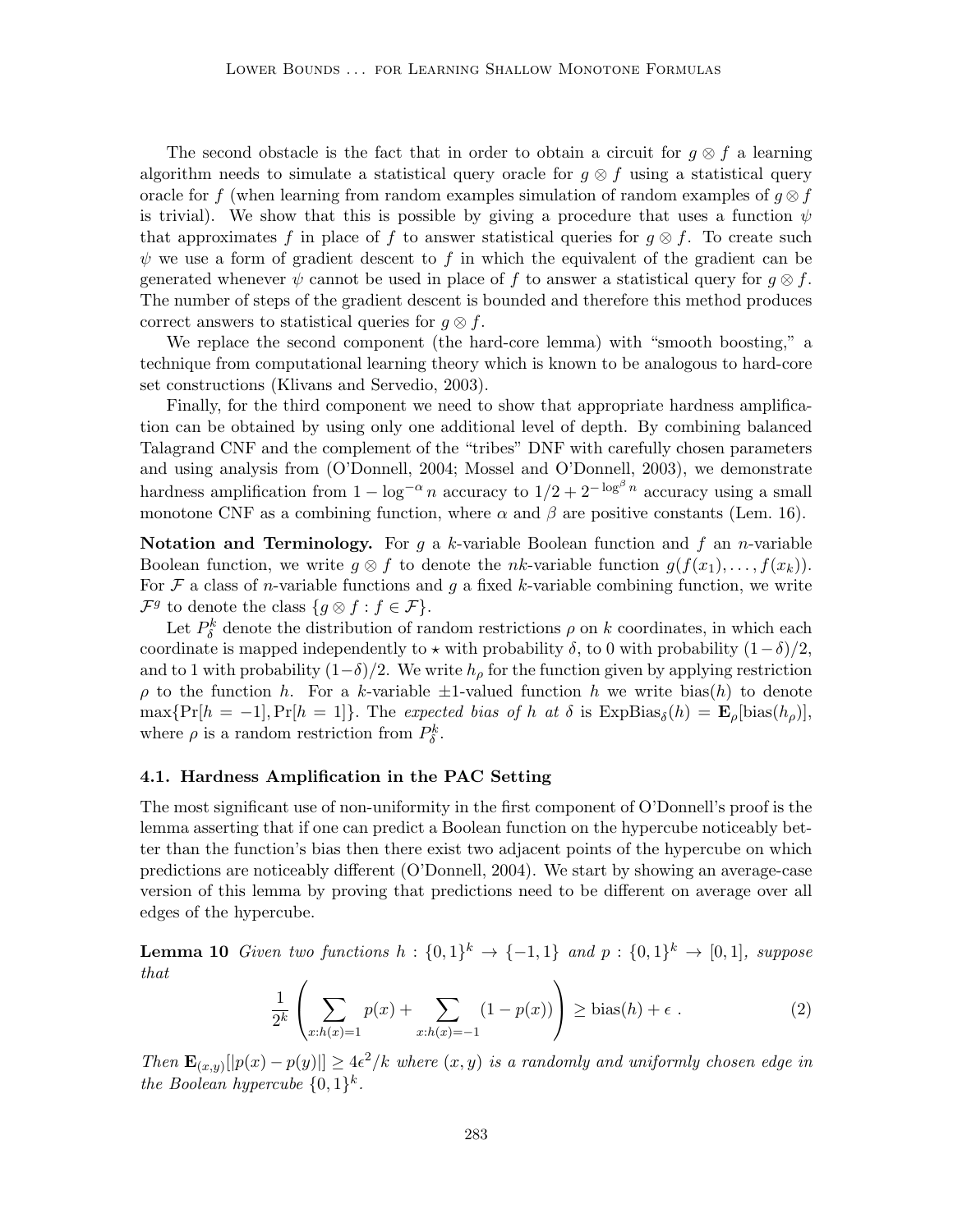**Proof** Let us assume without loss of generality that  $h$  is biased towards 1. By the Poincaré inequality over the discrete cube we know that for any function p over  $\{0,1\}^k$ :

$$
\mathbf{Var}[p] = \mathbf{E}[p^2] - \mathbf{E}[p]^2 \leq \frac{k}{4} \mathbf{E}_{(x,y)}[(p(x) - p(y))^2].
$$

The range of p is [0, 1], so  $\mathbf{E}_{(x,y)}[p(x) - p(y)] \geq \mathbf{E}_{(x,y)}[(p(x) - p(y))^2] \geq 4\mathbf{Var}[p]/k$ . It is now sufficient to prove that  $\text{Var}[p] \geq \epsilon^2$ .

Let  $b := \text{bias}(h) = \Pr[h = 1] \geq 1/2$ . We can rewrite Equation [2](#page-10-0) as

$$
b + \epsilon \leq \frac{1}{2^k} \left( \sum_{x:h(x)=1} p(x) + \sum_{x:h(x)=-1} (1 - p(x)) \right)
$$
  
=  $\mathbf{E}[h(x)(p(x) - \mathbf{E}[p(x)])] + \mathbf{E}[p(x)]b + (1 - \mathbf{E}[p(x)])(1 - b).$ 

As  $b \geq 1/2$ ,  $b\mathbf{E}[p] + (1 - b)(1 - \mathbf{E}[p]) < b$ , and thus  $\mathbf{E}[h(x)(p(x) - \mathbf{E}[p(x)])] \geq \epsilon$ . Because  $h(x) \in \{-1,1\}$  we obtain  $\mathbf{E}[\|p - \mathbf{E}[p]\|] \geq \epsilon$ . Using the Cauchy-Schwarz inequality, we get  $\mathbf{Var}[p] = \mathbf{E}[(p - \mathbf{E}[p])^2] \geq \mathbf{E}[|p - \mathbf{E}[p]||^2 \geq \epsilon^2).$  $\Box$ 

Suppose we are given a circuit C that approximates  $q \otimes f$  sufficiently well that it outperforms the expected bias of g. Roughly speaking, the following lemma shows that for any large enough set S, from C we can extract a circuit  $C'$  that weakly approximates f over the inputs in S.

<span id="page-11-0"></span>**Lemma 11** There is a randomized algorithm Extract with the following property: For any:

- 1. Parameters  $0 < \epsilon \leq 1/2$ ,  $0 < \eta < 1$ , subset  $S \subseteq \{0,1\}^n$  such that  $|S| = \eta 2^n$ , Boolean function g over  $\{0,1\}^k$ , and
- 2. Boolean function f such that  $\text{bias}(f) \leq 1/2 + \epsilon/(8k)$  and  $\text{bias}(f|_S) \leq 1/2 + \epsilon^2/(4k)$ ,

given a circuit C over  $\{0,1\}^{k \times n}$  s.t.

$$
\begin{array}{rcl}\n\mathbf{Pr}_{\mathcal{U}^k}[C = g \otimes f] & = & \mathbf{Pr}_{(x_1, \dots, x_k) \in \{0, 1\}^{k \times n}}[C(x_1, \dots, x_k) = g(f(x_1), \dots, f(x_k))] \\
& \geq & \text{ExpBias}_{\eta}(g) + \epsilon,\n\end{array}
$$

the algorithm Extract returns an n-input circuit C' such that with probability at least  $\epsilon^2/k$ (over the randomness of Extract) we have  $\mathbf{Pr}_{x \in S}[C'(x) = f(x)] \geq 1/2 + \epsilon^2/(2k)$ . The algorithm Extract runs in time  $O(nk + |C|)$  and the circuit C' is of size at most |C|.

The proof of Lemma [11](#page-11-0) appears in the full version.

As we will see below, two key properties of this lemma are that Extract is efficient and is oblivious of both  $f$  and  $S$ . The second property is crucial for hardness amplification in the SQ model. In the second part of the proof, we show how an algorithm A that learns the combined class  $\mathcal{F}^g$  to moderate accuracy can be used to obtain an algorithm B that learns the original class  $\mathcal F$  to high accuracy. This is exactly the well-studied "weak"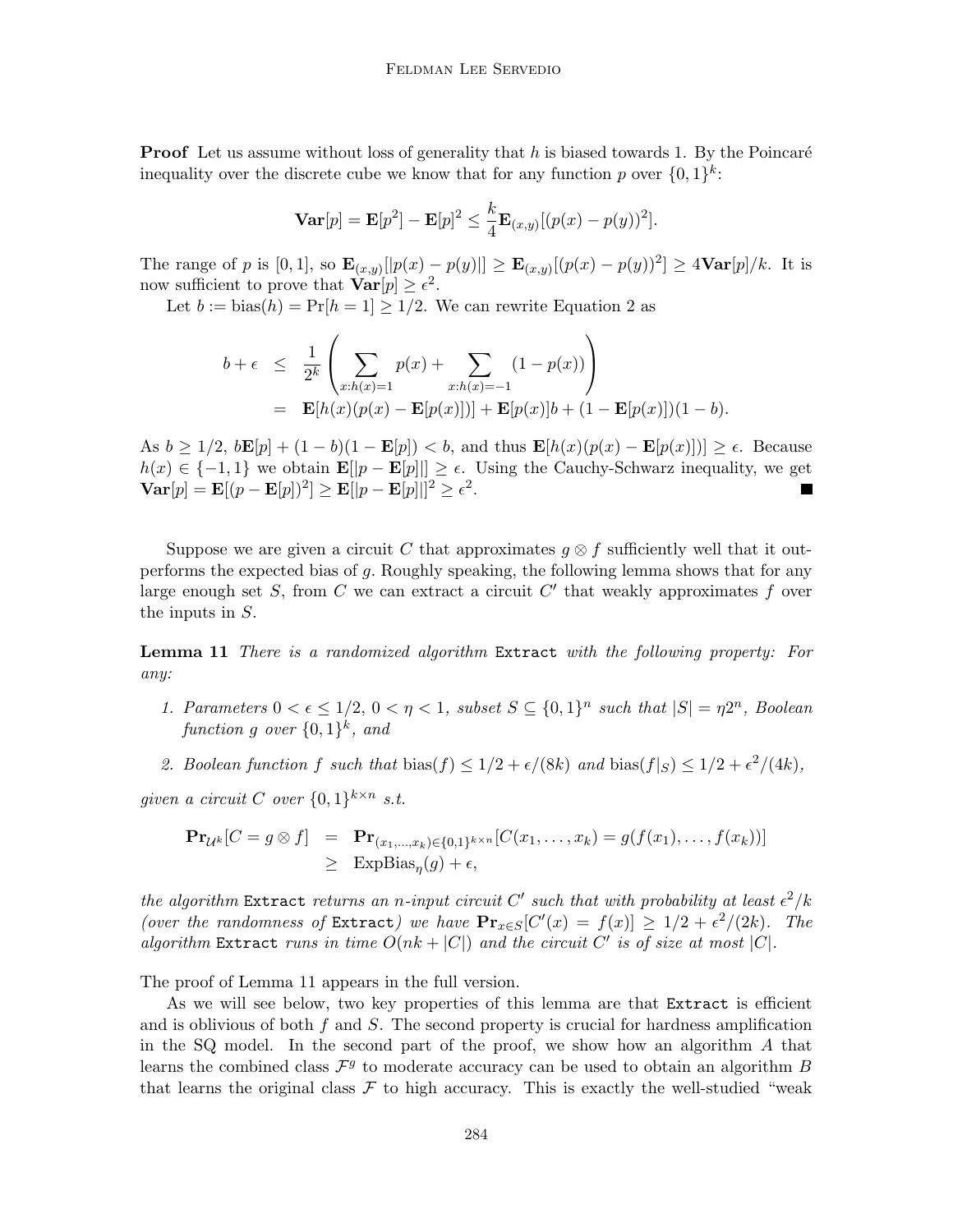learning  $\implies$  strong learning" paradigm of *boosting* in computational learning theory (see [Schapire, 1990,](#page-18-12) [2001](#page-18-13) for introductions to boosting). Roughly speaking, boosting algorithms are automatic procedures that can be used to convert any weak learning algorithm (that only achieves low accuracy slightly better than  $1/2$ ) into a strong learning algorithm (that achieves high accuracy close to 1). Boosting algorithms work by repeatedly running the weak learning algorithm under a sequence of carefully chosen probability distributions  $\mathcal{D}_1, \mathcal{D}_2, \ldots$ , obtaining weak hypotheses  $h_1, h_2, \ldots$  If each hypothesis  $h_i$  has non-negligible accuracy under the distribution  $\mathcal{D}_i$  that was used to generate it, then the boosting guarantee ensures that the final hypothesis h (which combines  $h_1, h_2, \ldots$ ) has high accuracy under the original distribution.

Since we require the set  $|S|$  to be "large" (recall the statement of Lemma [11\)](#page-11-0), we will need to use a so-called "smooth boosting algorithm" such as the algorithm by [Servedio](#page-18-14) [\(2003\)](#page-18-14).  $A_1/\delta$ -smooth boosting algorithm is a boosting algorithm with the following property: if the original distribution is uniform over a finite domain  $X$  (as is the case for us here), then in learning to final accuracy  $\delta$ , every distribution  $\mathcal{D}_i$  that the smooth boosting algorithm constructs will be " $1/\delta$ -smooth," meaning that it puts probability weight at most  $\frac{1}{\delta} \cdot \frac{1}{|X|}$  $\frac{1}{|X|}$  on any example  $x \in X$ . Such  $1/\delta$ -smooth distributions correspond naturally to large sets S (of size  $\delta 2^n$ ) in Lemma [11.](#page-11-0)

So at a high level, we use a smooth boosting algorithm, and for each smooth distribution that it constructs we use Extract several times to generate a set of candidate weak hypotheses (recall that Extract constructs a "good"  $C'$  only with some nonnegligible probability). These hypotheses are then tested using uniform examples (filtered according to the current smooth distribution; since the distribution is smooth this does not incur much overhead), and we identify one which has the required nonnegligible accuracy. The boosting guarantee ensures that the combined hypothesis has accuracy  $1 - \delta$  under the original (uniform) distribution.

Having sketched the intuition for the second stage, we now state the main hardness amplification theorem for PAC learning.

<span id="page-12-0"></span>**Theorem 12** Let F be a class of functions such that for every  $f \in \mathcal{F}$ , bias(f)  $\leq 1/2$  +  $\epsilon/(8k)$ . Let A be a uniform distribution PAC learning algorithm that learns  $\mathcal{F}^g$  to accuracy  $\mathrm{ExpBias}_\delta(g) + \epsilon$ . There exists a uniform-distribution PAC learning algorithm B that learns F to accuracy  $1 - \delta$  in time  $O(T_1 \cdot T_2 \cdot poly(n, k, 1/\epsilon, 1/\delta))$  where  $T_1$  is the time required to evaluate g and  $T_2$  is the running time of A.

**Proof** Let f denote the unknown target function. We will first simulate A to obtain a circuit C that is  $(\text{ExpBias}_{\delta}(g) + \epsilon)$ -close to  $g \otimes f$ . To generate a random example of  $g \otimes f$  we simply draw k random examples of  $f: (x_1, \ell_1), \ldots, (x_k, \ell_k)$  and give the example  $((x_1, \ldots, x_k), g(\ell_1, \ldots, \ell_k))$  to A.

We now use C to produce weak hypotheses on distributions produced by the  $1/\delta$ -smooth boosting algorithm by [Servedio](#page-18-14) [\(2003\)](#page-18-14) (here  $\delta$  refers to the desired accuracy parameter).

Let  $D_t(x)$  denote the distribution obtained at step t of boosting and let  $h_1, \ldots, h_{t-1}$  be the hypotheses obtained in the previous stages of boosting. Let  $M = 2^{n}L_{\infty}(D_t)$  and let  $S_t$  denote a set obtained by including each point  $x \in \{0,1\}^n$  randomly with probability  $D_t(x)/M$ . As it is easy to see (e.g., [Impagliazzo, 1995\)](#page-17-13), for any function h fixed independently of the random choices that determine  $S_t$ , with probability at least  $1 - 2^{-n/2}$  (over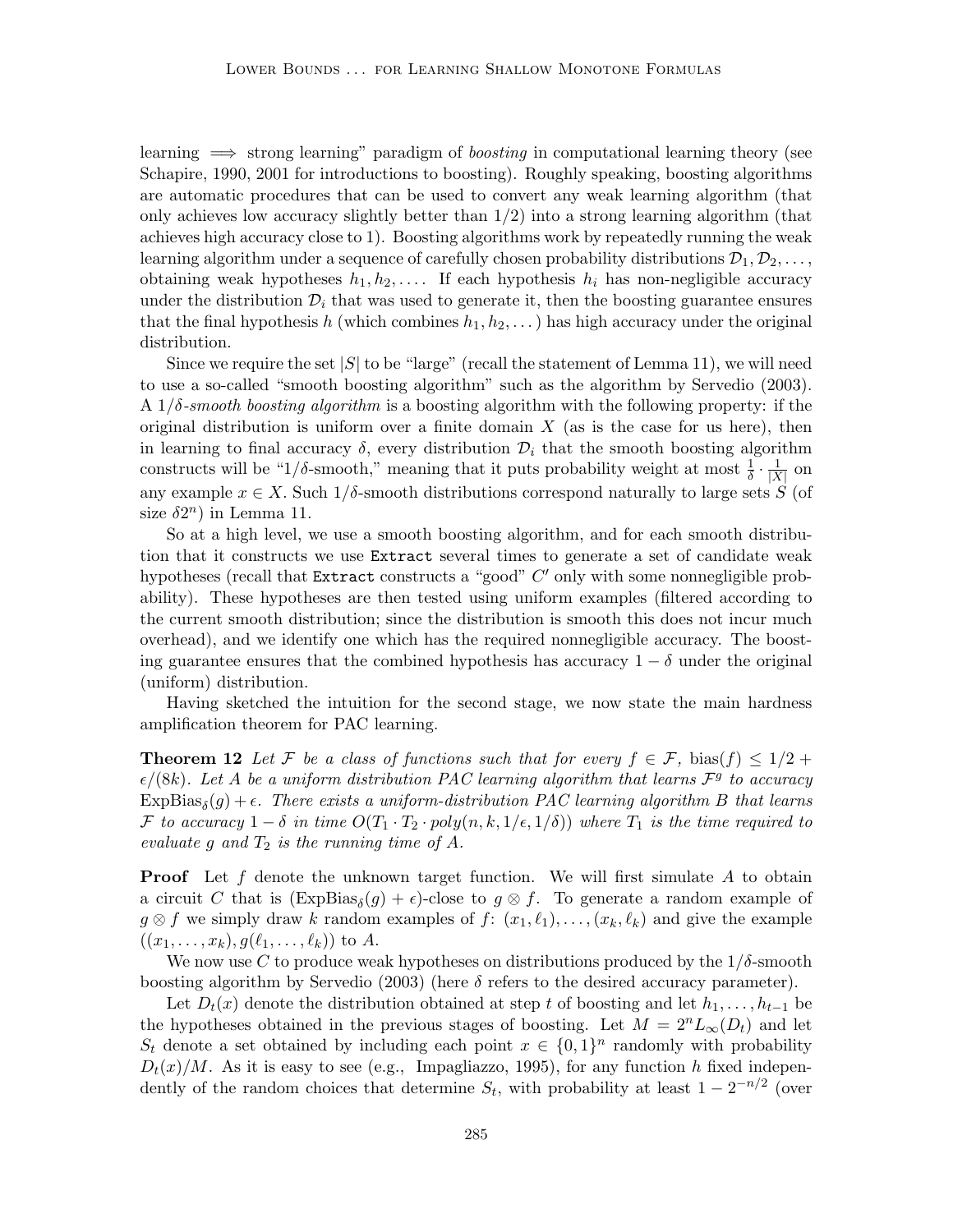the choice of  $S_t$ )  $|\Pr_{D_t}[h = f] - \Pr_{S_t}[h = f]| \leq 2^{-n/2}$ . Therefore for our purposes we can treat  $Pr_{S_t}[h = f]$  as equal to  $Pr_{D_t}[h = f]$ .

If  $\text{bias}(f|_{S_t}) \geq 1/2 + \epsilon^2/(4k)$  then  $\text{Pr}_{S_t}[f = b] \geq 1/2 + \epsilon^2/(4k)$  for  $b \in \{-1, 1\}$ . Other-wise, by Lemma [11,](#page-11-0) with probability at least  $\epsilon^2/k$  the algorithm Extract returns a circuit  $C_1$  such that  $\mathbf{Pr}_{S_t}[C_1 = f] \ge 1/2 + \epsilon^2/(2k)$ . As it is easy to see from the analysis by [Serve](#page-18-14)[dio](#page-18-14) [\(2003\)](#page-18-14), the value  $D_t(x)/M$  equals  $\mu_t(f(x), h_1(x), \ldots, h_{t-1}(x))$  for a fixed function  $\mu_t$ defined by the boosting algorithm. This allows the learning algorithm to generate random examples from  $D_t(x)$  by filtering random and uniform examples using  $\mu_t$ . In particular, we can estimate  $\mathbf{Pr}_{D_t}[h=f]$  to accuracy  $\epsilon^2/(12k)$  and confidence  $1/2$  using  $\tilde{O}(k^2/\epsilon^4\delta)$  random and uniform examples in order to test whether either  $-1$ , 1 or  $C'$  give a good weak hypothesis (the  $1/\delta$  factor in the number of examples suffices because we are using a  $1/\delta$ -smooth boosting algorithm). By repeating the execution of Extract a total of  $O(\epsilon^{-2} \cdot k \log(k/\epsilon \delta))$ times we can ensure that with probability at least 2/3 this weak learning step is successful in all  $O(k^2/(\epsilon^4\delta))$  boosting stages that the booster by [Servedio](#page-18-14) [\(2003\)](#page-18-14) requires. This implies that the boosting algorithm produces a  $(1-\delta)$ -accurate hypothesis with probability at least  $2/3$ . It is easy to verify that the running time of this algorithm is as claimed.

**Remark 13** This hardness amplification also applies to algorithms using membership queries since membership queries to  $q \otimes f$  can be easily simulated using membership queries to f.

#### 4.2. Hardness amplification in the Statistical Query setting

<span id="page-13-0"></span>We now establish the SQ version of hardness amplification.

**Theorem 14** Let F be a class of functions such that for every  $f \in \mathcal{F}$ , bias(f)  $\leq 1/2 + 1$  $\epsilon/(8k)$ . Let A be a uniform-distribution SQ-learning algorithm that learns  $\mathcal{F}^g$  to accuracy  $\mathrm{ExpBias}_\delta(g)+\epsilon$  using queries of tolerance  $\tau$  . There exists a uniform-distribution SQ learning algorithm B that learns F to accuracy  $1 - \delta$  in time  $O(T_1 \cdot T_2 \cdot poly(n, k, 1/\epsilon, 1/\delta))$  using queries of tolerance  $\Omega(\delta \cdot \min\{\tau/k, \epsilon^2/k\})$ , where  $T_1$  is the time required to evaluate g and  $T_2$  is the running time of A.

**Proof** The main challenge in translating the result to SQ-learning is to simulate SQs for  $g \otimes f$  using SQs for f. Given the circuit C we can proceed exactly as in the proof of Theorem [12](#page-12-0) but use SQs of tolerance  $\Omega(\delta \epsilon^2 / k)$  to estimate the bias of f on  $S_t$  or to test whether the output of Extract is a weak hypothesis.

We now describe how to simulate statistical queries to  $g \otimes f$ . The distribution is known to be uniform therefore it is sufficient to answer only correlational statistical queries of A [\(Bshouty and Feldman, 2002\)](#page-16-12), namely, it is sufficient to be able to estimate  $\mathbf{E}_{\mathcal{U}^k}[\phi \cdot (g \otimes f)]$ within  $\tau/2$ , where  $\phi$  is a Boolean function over  $\{0,1\}^{kn}$ . To estimate  $\mathbf{E}_{\mathcal{U}^k}[\phi \cdot (g \otimes f)]$  we plan to use random sampling with an approximation to  $f$  used in place of  $f$ . We refer to the approximation as  $\psi_r(x)$ . However, before doing so, we first test whether  $\psi_r$  is suitable to be used as a replacement. In the main technical claim we prove that if  $\psi_r(x)$  cannot be used to replace f then we can find a way to update  $\psi_r$  to  $\psi_{r+1}$  which is closer to f than  $\psi_r$  in  $L_2$  distance. The number of such updates will be bounded and therefore we will eventually obtain  $\psi_r$  that can be used in place of f. Formally, let  $\psi_0(x) \equiv 0$  and for a function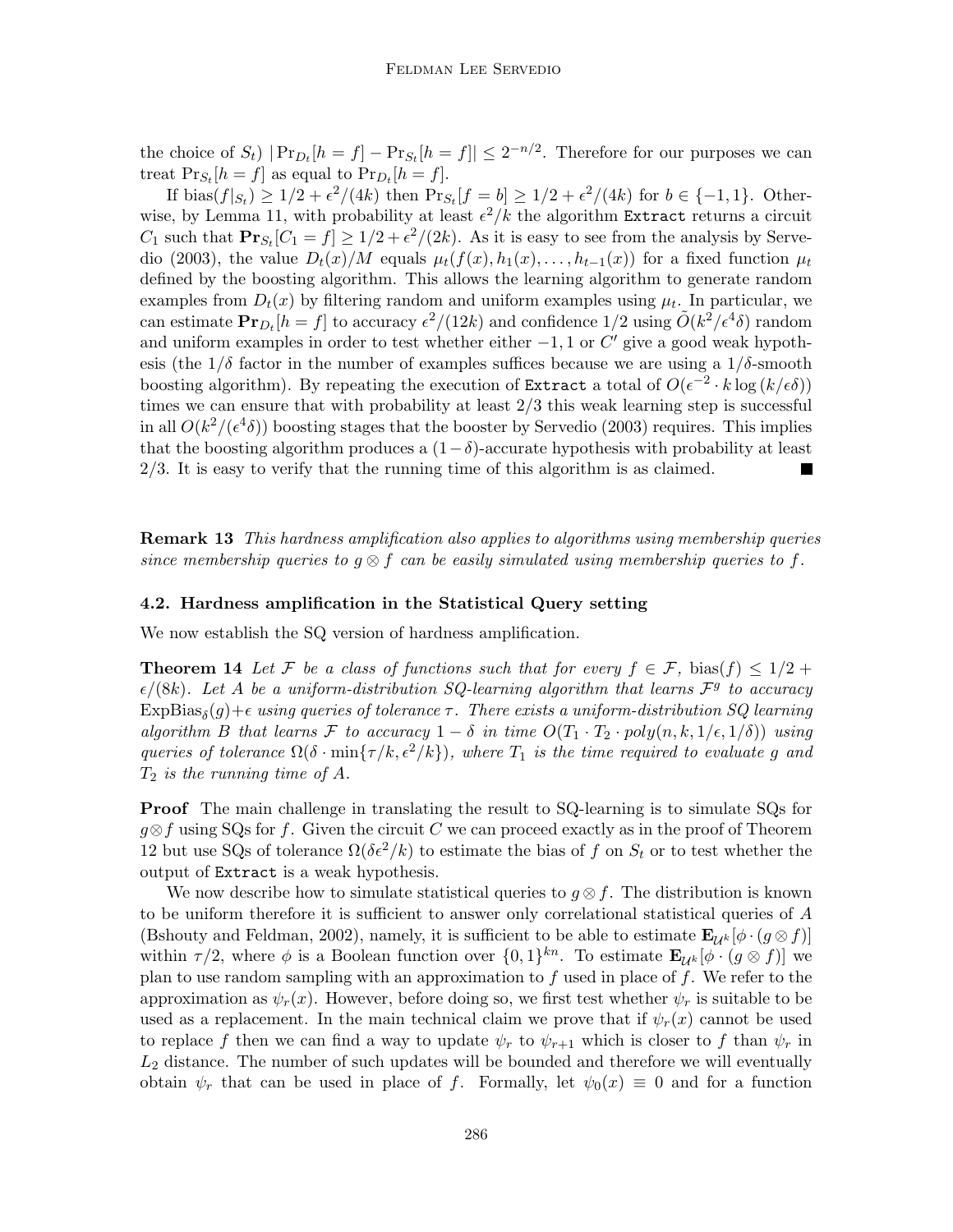$\psi_r(x) \in \mathcal{F}_1^{\infty}$  we denote by  $\Psi_r(x)$  the random  $\{-1,1\}$  variable with expectation  $\psi_r(x)$ . We also denote by  $g \otimes \Psi_r$  the random variable obtained by applying g to k evaluations of  $\Psi_r$ .

**Lemma 15** For  $i \in [k]$  and  $y = y_1, \ldots, y_{i-1}, y_{i+1}, \ldots, y_k \in \{0, 1\}^n$  and any function  $\phi$ over  $\{0,1\}^{kn}$ , we denote  $\phi_{i,y}(x_i) = \phi(y_1, y_2, y_{i-1}, x_i, y_{i+1}, \ldots, y_k)$ . Let  $\lambda = |\mathbf{E}_{\mathcal{U}^k}[\phi \cdot g \otimes f]$  $\mathbf{E}_{\mathcal{U}^k,\Psi}[\phi \cdot g \otimes \Psi]$ . Then for randomly and uniformly chosen i, y, with probability at least  $\lambda/(4k)$ ,  $|\mathbf{E}_{\mathcal{U}}[\phi_{i,y}(x) \cdot f(x)] - \mathbf{E}_{\mathcal{U}}[\phi_{i,y}(x) \cdot \psi(x)]| \geq \lambda/(2k).$ 

**Proof** First we denote by  $g \otimes f^{i,\Psi}$  the *i*-th hybrid between  $g \otimes f$  and  $g \otimes \Psi$ . Namely, the randomized function  $g \otimes f^{i,\Psi}(x) = g(f(x_1), \ldots, f(x_i), \Psi(x_{i+1}), \ldots, \Psi(x_k))$ . Now,  $g \otimes f^{k,\Psi} =$  $g \otimes f$  and  $g \otimes f^{0,\Psi} = g \otimes \Psi$ . Hence we can write,

$$
\left| \mathbf{E}_{\mathcal{U}^k} [\phi \cdot g \otimes f] - \mathbf{E}_{\mathcal{U}^k, \Psi} [\phi \cdot g \otimes \Psi] \right| = k \cdot \left| \mathbf{E}_{i \in [k]} \left[ \mathbf{E}_{\mathcal{U}^k, \Psi} [\phi \cdot g \otimes f^{i, \Psi}] - \mathbf{E}_{\mathcal{U}^k, \Psi} [\phi \cdot g \otimes f^{i-1, \Psi}] \right] \right|
$$

We now split the random and uniform choice over  $\{0,1\}^{kn}$  into choosing  $y = y_1, \ldots, y_{i-1}, y_{i+1}, \ldots, y_k \in$  $\{0,1\}^n$  and  $x_i \in \{0,1\}^n$  randomly and uniformly.

<span id="page-14-0"></span>
$$
\left| \mathbf{E}_{i \in [k], y} \left[ \mathbf{E}_{\mathcal{U}, \Psi} [(\phi \cdot g \otimes f^{i, \Psi})_{i, y}(x_i)] - \mathbf{E}_{\mathcal{U}, \Psi} [(\phi \cdot g \otimes f^{i-1, \Psi})_{i, y}(x_i)] \right] \right| \geq \lambda / k . \tag{3}
$$

We claim that

$$
\mathbf{E}_{\mathcal{U},\Psi}[(\phi\cdot g\otimes f^{i,\Psi})_{i,y}(x_i)] = \mathbf{E}_{\mathcal{U}}[\phi_{i,y}\cdot\mathbf{E}_{\Psi}[(g\otimes f^{i,\Psi})_{i,y}(x_i)]] = \mathbf{E}_{\mathcal{U}}[\phi_{i,y}\cdot(\alpha_{i,y}f(x_i)+\beta_{i,y})].
$$

Here  $\alpha_{i,y}$  and  $\beta_{i,y}$  are constants in [-1, 1].

To see this assume for simplicity that  $\Psi$  is deterministic. Then

$$
(g \otimes f^{i,\Psi})_{i,y}(x_i) = g(f(y_1),\ldots,f(y_{k-1}),f(x_i),f(y_{k-1}),\ldots,f(y_k)).
$$

All the variables of g are fixed except for the *i*-th and therefore this restriction of g equals 1, -1,  $f(x_i)$  or  $-f(x_i)$ . This corresponds to  $\alpha_{i,y}, \beta_{i,y} \in \{-1,0,1\}$  and exactly one of them is non-zero. For randomized  $\Psi$  we obtain a fixed convex combination of the deterministic cases that can be represented by  $\alpha_{i,y}, \beta_{i,y} \in [-1,1]$ . Similarly,

$$
\mathbf{E}_{\mathcal{U},\Psi}[(\phi \cdot g \otimes f^{i-1,\Psi})_{i,y}(x_i)] = \mathbf{E}_{\mathcal{U}}[\phi_{i,y} \cdot (\alpha_{i,y}\psi(x_i) + \beta_{i,y})].
$$

By substituting this into equation [\(3\)](#page-14-0), we obtain

$$
\left| \alpha_{i,y} \cdot \mathbf{E}_{i \in [k],y} \left[ \mathbf{E}_{\mathcal{U}}[\phi_{i,y} \cdot f(x_i)] - \mathbf{E}_{\mathcal{U}}[\phi_{i,y} \cdot \psi(x_i)] \right] \right| \geq \lambda/k.
$$

By the averaging argument, we obtain that with probability at least  $\lambda/(4k)$  over the choice of i and y,  $|\mathbf{E}_{\mathcal{U}}[\phi_{i,y} \cdot f(x_i)] - \mathbf{E}_{\mathcal{U}}[\phi_{i,y} \cdot \psi(x_i)]| \geq \lambda/(2k).$ 

If  $|\mathbf{E}_{\mathcal{U}^k}[\phi \cdot g \otimes f] - \mathbf{E}_{\mathcal{U}^k, \Psi_r}[\phi \cdot g \otimes \Psi_r]| \geq \tau/3$  then with probability at least  $\tau/(12k)$ for a randomly chosen  $\phi_{i,y}$ ,  $|\mathbf{E}_{\mathcal{U}}[\phi_{i,y} \cdot f(x_i)] - \mathbf{E}_{\mathcal{U}}[\phi_{i,y} \cdot \psi(x_i)]| \ge \tau/(6k)$ . Let  $\tau' = \tau/(6k)$ . Now we sample  $\phi_{i,y}$  and test if  $|\mathbf{E}_{\mathcal{U}}[\phi_{i,y} \cdot f(x_i)] - \mathbf{E}_{\mathcal{U}}[\phi_{i,y} \cdot \psi(x_i)]| \leq 2\tau/3$  using a single SQ of tolerance  $\tau'/6$  and an estimate of  $\mathbf{E}_{\mathcal{U}}[\phi_{i,y} \cdot \psi(x_i)]$  within  $\tau'/6$  obtained using random sampling. It is easy to see that by repeating this procedure  $O(k \log(1/\Delta)/\tau)$  times and using  $O(k \log(1/\Delta)/\tau)$  random samples we can ensure that with probability at least  $1-\Delta$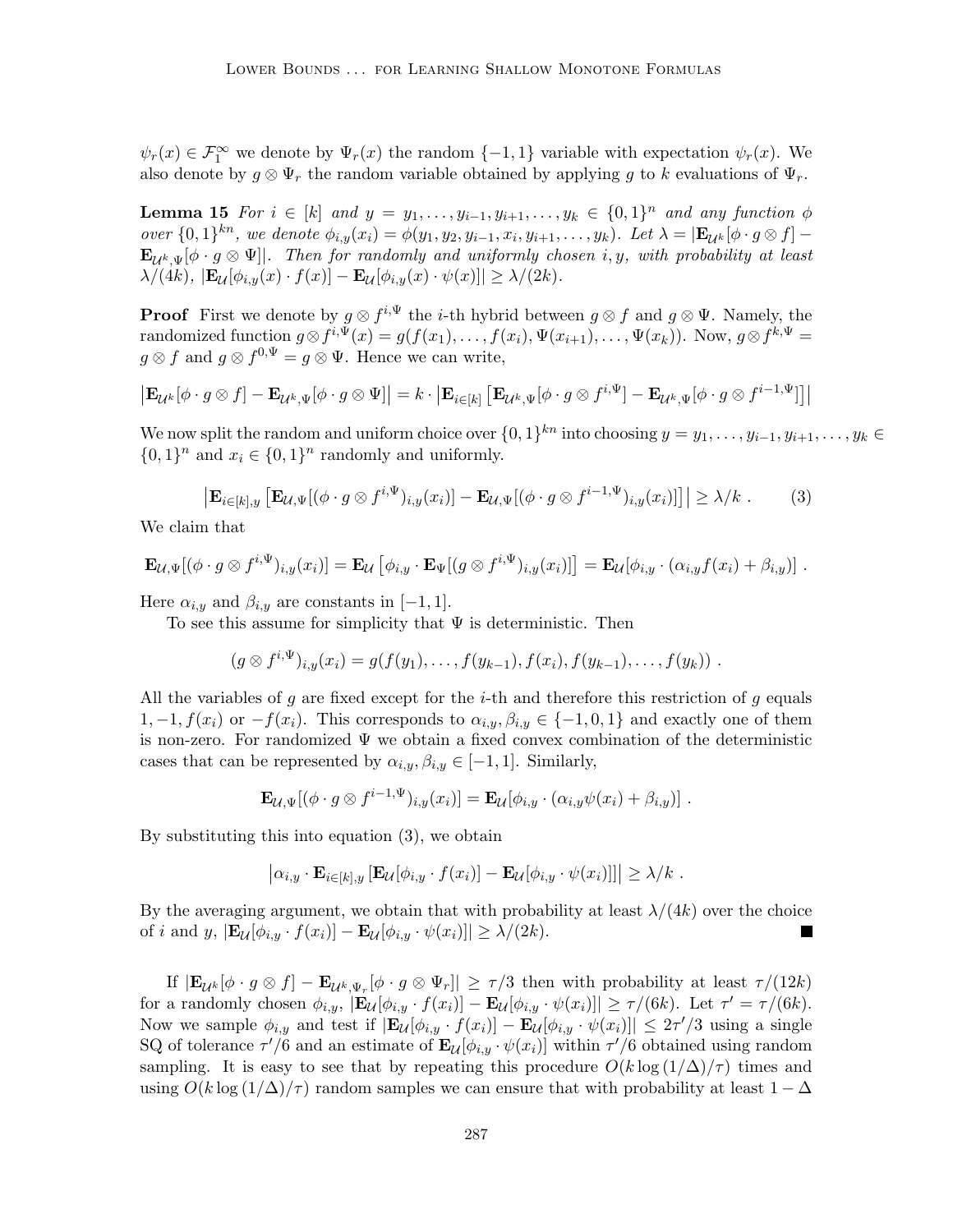some  $\phi_{i',y'}$  will pass the test whenever  $|\mathbf{E}_{\mathcal{U}^k}[\phi \cdot g \otimes f] - \mathbf{E}_{\mathcal{U}^k, \Psi_r}[\phi \cdot g \otimes \Psi_r]| \ge \tau/3$  and also that  $|\mathbf{E}_{\mathcal{U}}[\phi_{i',y'}\cdot f(x_{i'})]-\mathbf{E}_{\mathcal{U}}[\phi_{i',y'}\cdot \psi(x_{i'})]|\geq 2\tau'/3-\tau'/3=\tau'/3$  whenever  $\phi_{i',y'}$  passes the test.

If the test was not passed then we estimate  $\mathbf{E}_{\mathcal{U}^k, \Psi}[\phi \cdot g \otimes \Psi]$  within  $\tau/6$  using random sampling and return the estimate as the answer to the query. Using  $O(k \log (1/\Delta)/\tau)$ random samples we can ensure that with probability  $1 - 2\Delta$  the returned estimate is  $\tau/2$ close to  $\mathbf{E}_{\mathcal{U}^k}[\phi \cdot g \otimes f].$ 

Otherwise, we use such  $\phi_{i',y'}$  to update  $\psi_r$  using the idea from Feldman's [\(2010,](#page-17-8) Th.3.5) strong SQ characterization:  $\psi_{r+1} = P_1(\psi_r + (\tau/3) \cdot \phi_{i',y'})$ . Here  $P_1(a)$  is the function that equals a when  $a \in [-1, 1]$  and equals  $sign(a)$  otherwise.

As is proved by [Feldman](#page-17-8) [\(2010,](#page-17-8) Cl.3.6),  $|\mathbf{E}_{\mathcal{U}}[\phi_{i',y'}\cdot (f(x_{i'}) - \psi(x_{i'})]| \ge \tau'/3$  implies that  $\mathbf{E}_{\mathcal{U}}[(f - \psi_{r+1})^2] \leq \mathbf{E}_{\mathcal{U}}[(f - \psi_r)^2] - (\tau'/3)^2$ . Therefore at most  $O(k^2/\tau^2)$  such updates are possible giving an upper bound on the additional time required to produce the desired estimates to all the SQs of A (a similar bound can also be obtained using a different update method of [Trevisan et al.](#page-18-15) [\(2009\)](#page-18-15)). For an appropriate  $\Delta = \text{poly}(k, 1/\tau)$  we can make sure that the success probability is at least 2/3.

### <span id="page-15-0"></span>5. Amplified Hardness for SQ Learning of Depth-4 Monotone Formulas

We begin this section by showing how a refinement of the constructions and analysis from [\(O'Donnell, 2004;](#page-17-0) [Mossel and O'Donnell, 2003\)](#page-17-11) can be used to obtain a small monotone CNF with low expected bias. Specifically, we prove the following lemma.

<span id="page-15-1"></span>**Lemma 16** For every  $0 < \gamma < 1/2$ , there exists a circuit  $C_{k,m}$  over k variables such that:

$$
\text{ExpBias}_{1/\sqrt{m}}(C_{k,m}) \le \frac{1}{2} + 2^{-(\log n)^{\gamma}},
$$

where  $k = 2^{(\log n)^{\alpha}}$  and  $m = \log^{2-\beta}(n)$  for  $\gamma < \alpha < \beta/2 < 1/2$ , and  $C_{k,m}$  is computable by a monotone CNF of size  $n^{o(1)}$ .

The proof of Lemma [16](#page-15-1) appears in the full version.

Coupled with our hardness result for depth-3 monotone formulas, Lemma [16](#page-15-1) gives the claimed lower bound for depth-4 monotone formulas.

<span id="page-15-2"></span>**Theorem 17** For every  $0 < \gamma < 1/2$ , the class of  $n^{o(1)}$ -size, depth-4 monotone formulas is not SQ-learnable to accuracy  $\frac{1}{2} + 2^{-(\log n)^{\gamma}}$  in poly $(n)$  time.

The proof of Theorem [17](#page-15-2) appears in the full version.

#### Acknowledgments

Homin K. Lee is supported by NSF grant 1019343 subaward CIF-B-108. Rocco A. Servedio is supported by NSF grants CCF-0347282, CCF-0523664 and CNS-0716245, and by DARPA award HR0011-08-1-0069.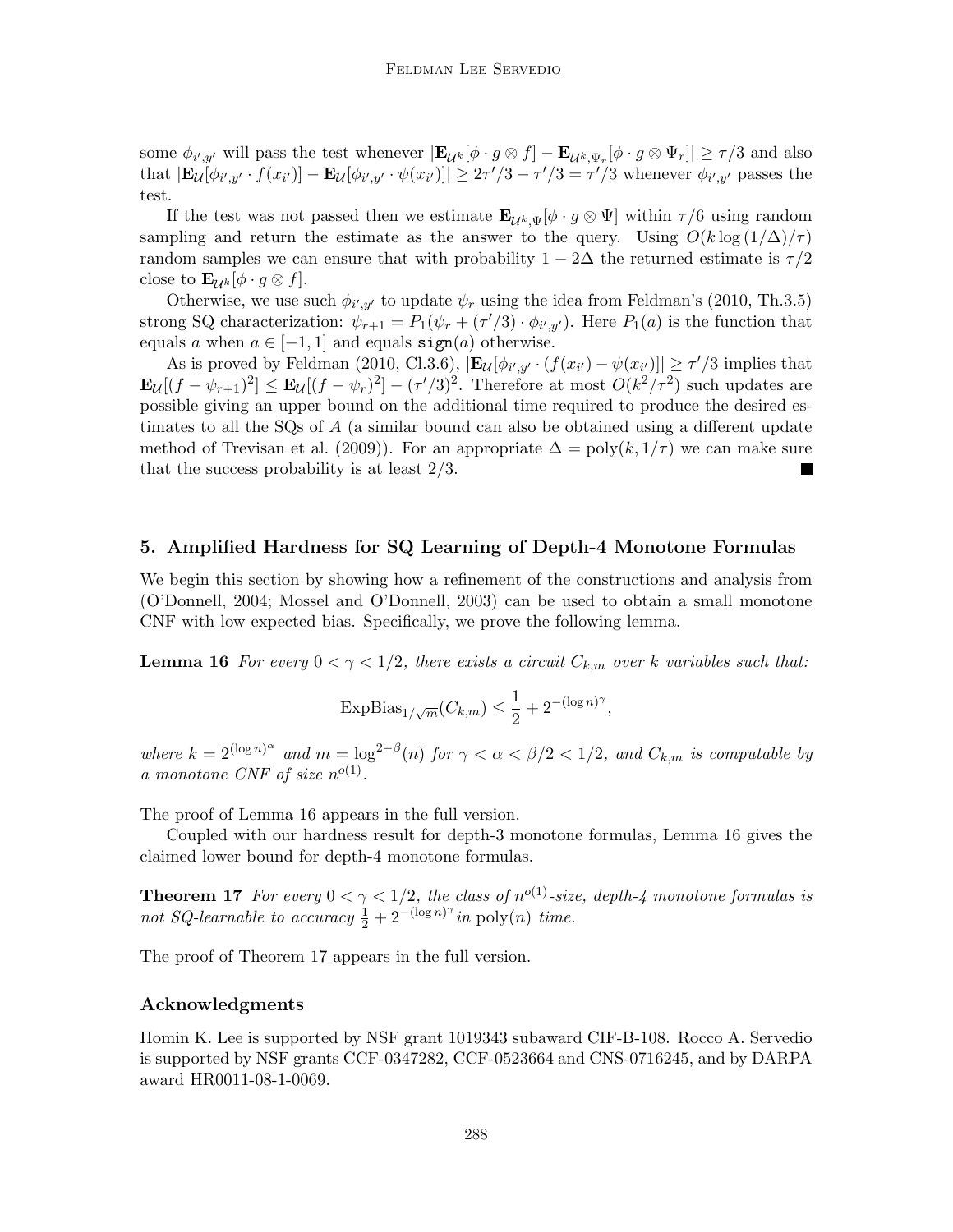# References

- <span id="page-16-0"></span>K. Amano and A. Maruoka. On learning monotone boolean functions under the uniform distribution. In Proceedings of the 13th International Conference on Algorithmic Learning Theory  $(ALT)$ , pages 57–68, 2002.
- <span id="page-16-10"></span>Avrim Blum. Learning a function of r relevant variables. In Proc. of the 16th Annual Conference on Computational Learning Theory (COLT), volume 2777 of Lecture Notes in Computer Science, pages 731–733. Springer-Verlag, 2003.
- <span id="page-16-9"></span>Avrim Blum, Merrick L. Furst, Jeffrey Jackson, Michael J. Kearns, Yishay Mansour, and Steven Rudich. Weakly learning DNF and characterizing statistical query learning using Fourier analysis. In Proc. 26th Annual ACM Symposium on Theory of Computing (STOC), pages 253–262. ACM Press, 1994.
- <span id="page-16-1"></span>Avrim Blum, Carl Burch, and John Langford. On learning monotone boolean functions. In Proc. 39th IEEE Symposium on Foundations of Computer Science (FOCS), pages 408–415. IEEE Computer Society Press, 1998.
- <span id="page-16-7"></span>Avrim Blum, Adam Kalai, and Hal Wasserman. Noise-tolerant learning, the parity problem, and the statistical query model. Journal of the ACM, 50(4):506–519, July 2003. Prelim. ver. in *Proc. of STOC'00*.
- <span id="page-16-8"></span>Avrim Blum, Cynthia Dwork, Frank McSherry, and Kobbi Nissim. Practical privacy: the SuLQ framework. In PODS, pages 128–138, 2005.
- <span id="page-16-11"></span>D. Boneh and R. Lipton. Amplification of weak learning over the uniform distribution. In Proceedings of the Sixth Annual Workshop on Computational Learning Theory, pages 347–351, 1993.
- <span id="page-16-12"></span>Nader H. Bshouty and Vitaly Feldman. On using extended statistical queries to avoid membership queries. Journal of Machine Learning Research, 2:359–395, 2002. Prelim. ver. in *Proc. of COLT'01*.
- <span id="page-16-2"></span>Nader H. Bshouty and Christino Tamon. On the Fourier spectrum of monotone functions. Journal of the ACM, 43(4):747–770, 2006.
- <span id="page-16-5"></span>T. Bylander. Learning noisy linear threshold functions. Available at: http://ringer.cs.utsa.edu/research/AI/bylander/pubs/pubs.html, 1998.
- <span id="page-16-4"></span>Tom Bylander. Learning linear threshold functions in the presence of classification noise. In Proc. of the 7th Annual Conference on Computational Learning Theory (COLT), pages 340–347, 1994.
- <span id="page-16-3"></span>D. Dachman-Soled, H. Lee, T. Malkin, R. Servedio, A. Wan, and H. Wee. Optimal cryptographic hardness of learning monotone functions. In Proc. 35th International Colloquium on Algorithms, Languages and Programming (ICALP), pages 36–47, 2008.
- <span id="page-16-6"></span>John Dunagan and Santosh Vempala. A simple polynomial-time rescaling algorithm for solving linear programs. In Proc. 36th Annual ACM Symposium on Theory of Computing (STOC), pages 315–320. ACM Press, 2004.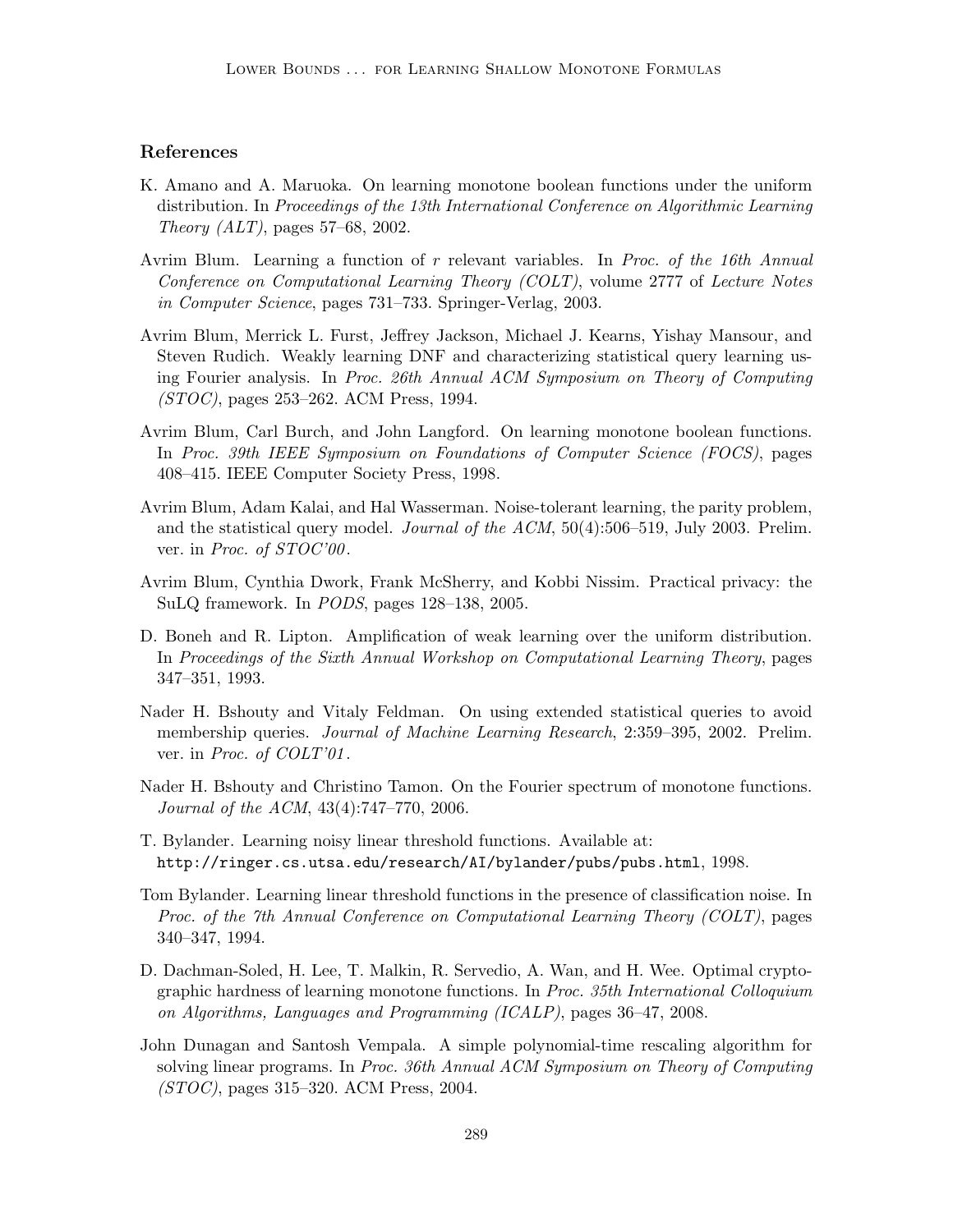- <span id="page-17-8"></span>V. Feldman. A complete characterization of statistical query learning with applications to evolvability. CoRR, abs/1002.3183, 2010. Prelim. ver. in Proc. of FOCS'09.
- <span id="page-17-7"></span>Vitaly Feldman. Evolvability from learning algorithms. In Proc. 40th Annual ACM Symposium on Theory of Computing (STOC). ACM Press, 2008.
- <span id="page-17-1"></span>T. Hancock and Y. Mansour. Learning monotone  $k-\mu$  DNF formulas on product distributions. In Proceedings of the Fourth Annual Conference on Computational Learning Theory, pages 179–193, 1991.
- <span id="page-17-13"></span>R. Impagliazzo. Hard-core distributions for somewhat hard problems. In *Proceedings of the* Thirty-Sixth Annual Symposium on Foundations of Computer Science, pages 538–545, 1995.
- <span id="page-17-2"></span>Jeffrey C. Jackson, Homin K. Lee, Rocco A. Servedio, and Andrew Wan. Learning random monotone DNF. In 11th International Workshop on Approximation Algorithms for Combinatorial Optimization Problems and 12th International Workshop on Randomization and Computation (RANDOM-APPROX), pages 483–497. Springer-Verlag, 2008.
- <span id="page-17-6"></span>Shiva Prasad Kasiviswanathan, Homin K. Lee, Kobbi Nissim, Sofya Raskhodnikova, and Adam Smith. What can we learn privately? In FOCS, pages 531–540, 2008.
- <span id="page-17-5"></span>Michael J. Kearns. Efficient noise-tolerant learning from statistical queries. *Journal of the* ACM, 45(6):983–1006, 1998. Prelim. ver. in Proc. of STOC'93.
- <span id="page-17-3"></span>Michael J. Kearns, Ming Li, and Leslie G. Valiant. Learning Boolean formulas. Journal of the ACM, 41(6):1298–1328, 1994. Prelim. ver. in Proc. of STOC'87 .
- <span id="page-17-12"></span>Maria M. Klawe, Wolfgang J. Paul, Nicholas Pippenger, and Mihalis Yannakakis. On monotone formulae with restricted depth. In Proc. 16th Annual ACM Symposium on Theory of Computing (STOC), pages 480–487. ACM Press, 1984.
- <span id="page-17-14"></span>Adam Klivans and Rocco A. Servedio. Boosting and hard-core sets. Machine Learning, 53 (3):217–238, 2003. Prelim. ver. in Proc. of FOCS'99 .
- <span id="page-17-9"></span>Adam R. Klivans and Alexander A. Sherstov. Unconditional lower bounds for learning intersections of halfspaces. In Proc. of the 19th Annual Conference on Computational Learning Theory (COLT), 2006.
- <span id="page-17-11"></span>E. Mossel and R. O'Donnell. On the noise sensitivity of monotone functions. Random Structures and Algorithms, 23(3):333–350, 2003.
- <span id="page-17-10"></span>Elchanan Mossel, Ryan O'Donnell, and Rocco A. Servedio. Learning functions of k relevant variables. SIAM Journal on Computing, 37(3):421–434, 2007. Prelim. ver. in Proc. of  $STOC'03$ .
- <span id="page-17-4"></span>R. O'Donnell and R. Servedio. Learning monotone decision trees in polynomial time. SIAM J. Comput., 37(3):827–844, 2007.
- <span id="page-17-0"></span>Ryan O'Donnell. Hardness amplification within NP. Journal of Computer and System Sciences,  $69(1):68-94$ , 2004. Prelim. ver. in *Proc. of STOC*'02.